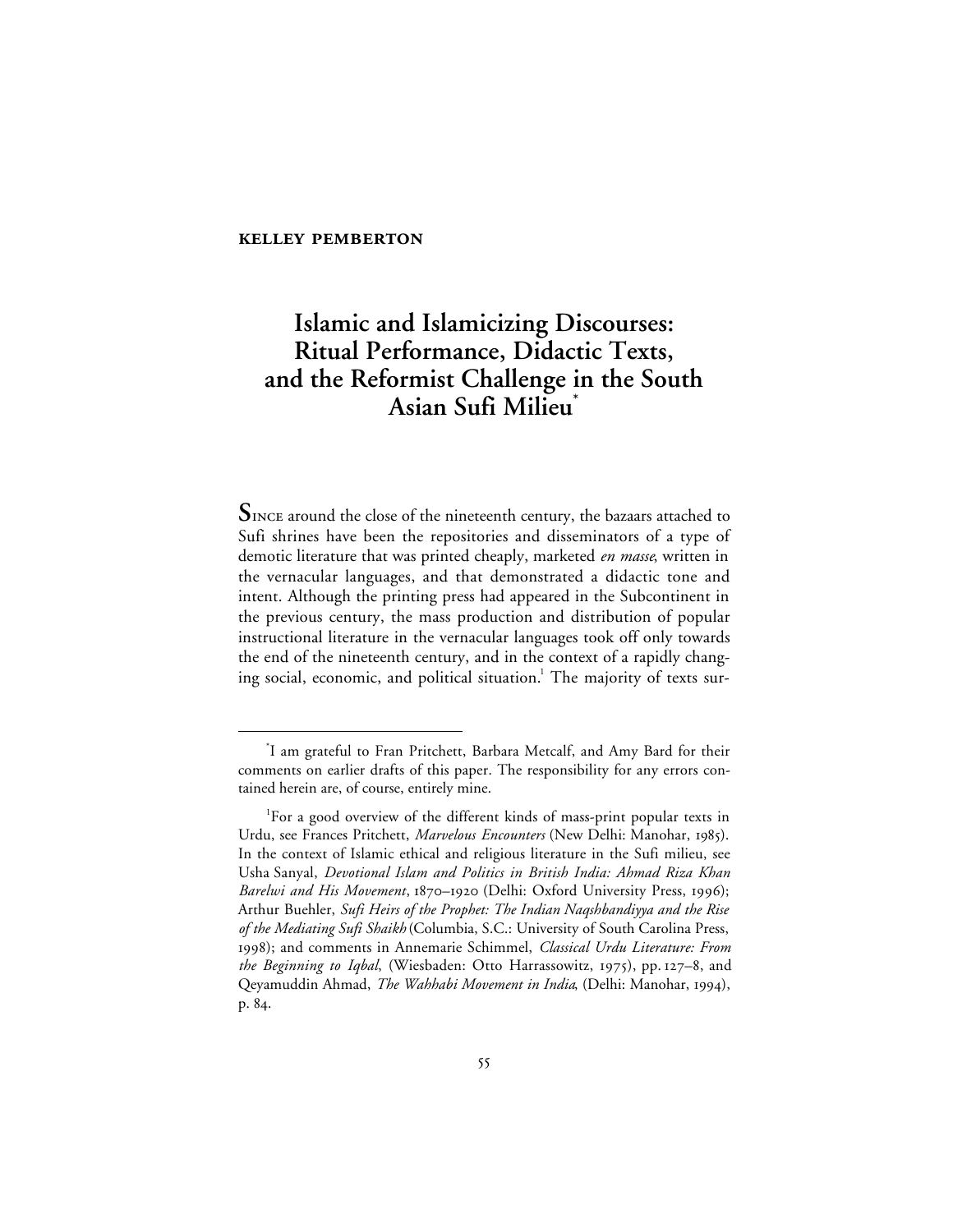veyed here—"etiquette" books, prayer manuals, instructional guides to "correct" (sahih) Islamic practice, biographies of members of Muhammad's family (the *ahl-e bait*), and manuals for the treatment and cure of physical and spiritual ailments—stress the importance of reform and, correlatively, condemn the state into which religious practice among South Asia's Muslims has fallen.<sup>2</sup> Like the demotic reformist literature published in the late nineteenth and early twentieth centuries, $3$  the themes explored by the texts surveyed here pivot upon a fundamental notion that the authority of Islamic sources of the Law—the word of God expressed in the Qur'ān, and the Prophet's example enshrined in the *sunna* and *hadis* literature—are the start and end points for any discussion about the reform of the religion. <sup>4</sup> Although many of the authors of the texts this paper examines can claim no more than a tenuous link with the reformist and reform-minded individuals, groups, and movements of years past, their messages do resonate with the tradition of renewal and reform within in the broader historical context of Islam. The aspect of that tradition highlighted here is the articulation of Islamic faith and practice as these measure against contemporary devotional practice and local customs, particularly those associated with the veneration of Sufi *shaikhs* and the visitation of shrines.

 <sup>2</sup> <sup>2</sup>I use the term reform as it encompasses the concepts of renewal ( $tajdi d$ ) and reform (islah) in Islam, bearing in mind the distinctions highlighted by John O. Voll, "Renewal and Reform in Islamic History: *Tajdid* and *Islah*," *Voices of Resurgent Islam*, ed. John L. Esposito (New York: Oxford University Press, 1983), pp. 32–3. In this article, Voll characterizes *islāḥ* as "righteous reform," which connotes reform not merely for the sake of increasing the efficiency or prosperity of the community, but for the sake of increasing the righteousness of its members. *Tajdīd*, or "renewal," also contains this moral dimension, but highlights the belief that Muslims have strayed from the straight path.

<sup>&</sup>lt;sup>3</sup>Some of these texts continue to be printed and remain available for purchase in Sufi shrine bazaars today.

<sup>&</sup>lt;sup>4</sup>There are several good studies of *tajdīd* and *iṣlāḥ* in Islam aside from Voll's; for instance, see Fazlur Rahman, *Revival and Reform in Islam*, ed. Ebrahim Moosa (Oxford: Oneworld Press, ); Sayyid Abu'l A'la Maududi, *A Short History of the Revivalist Movement in Islam*, trans. Al-Ash'ari. Third. ed. (Lahore: Islamic Publications, 1976). For the Indian Subcontinent, see Syed Habibul Haq Nadvi, *Islamic Resurgent Movements in the Indo-Pak Subcontinent* (Durban, S.A.: Academia: the Centre for Islamic, Near and Middle Eastern Studies, Planning and Publication,  $1987$ ).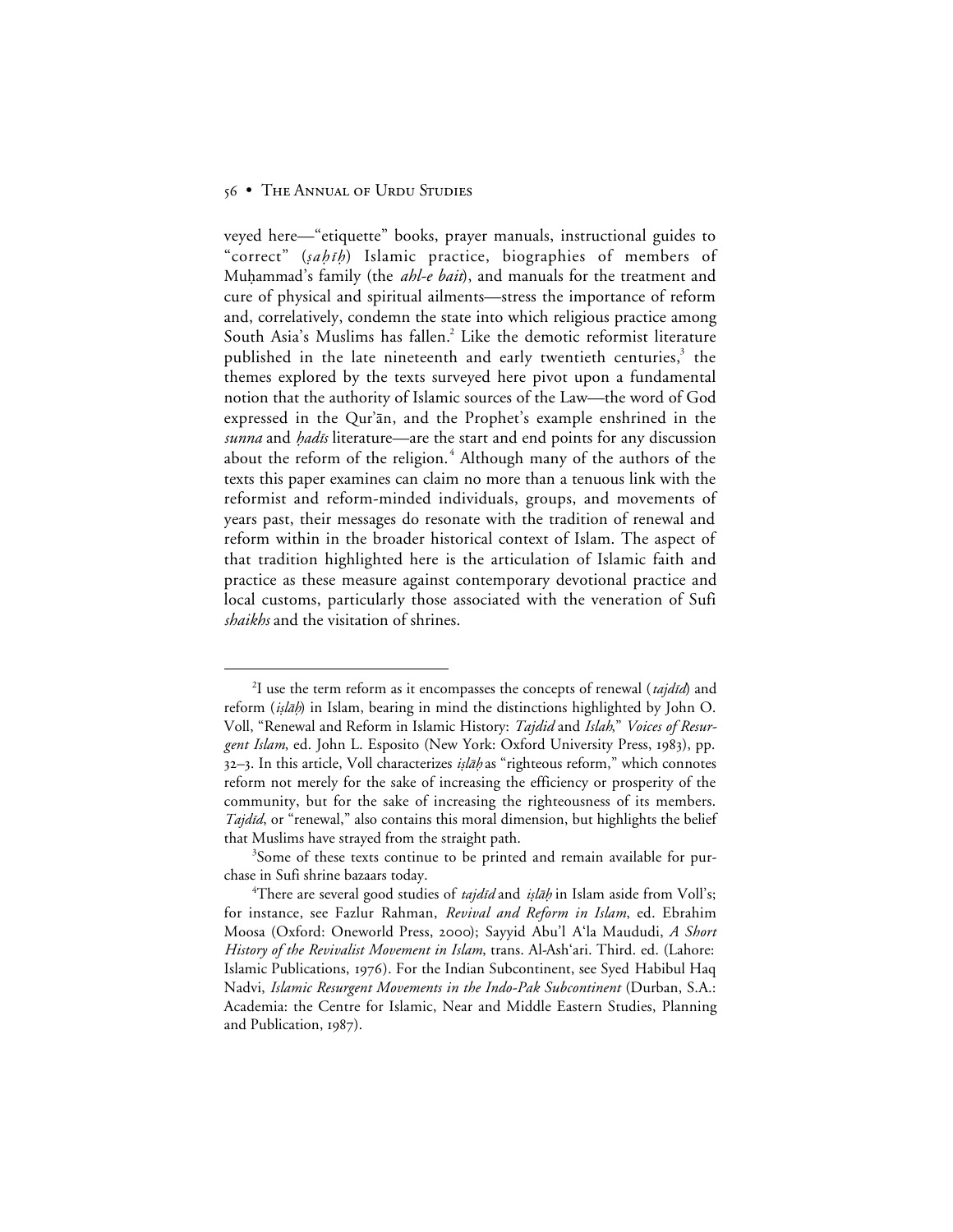The works surveyed here reflect the concerns of Sufis (*shaikhs, pīrs*, murids), scholars of the Islamic Law ('ulamā'), and those who combine the roles of both, and have been written by a variety of individuals affiliated closely, or loosely, with the shrines in which they are sold and the Sufi orders that maintain these shrines. For example, the authors of the texts I examine emerge from various backgrounds: some are of the reformist/Sufi mold, including members of the Tablighi Jamā'at; some are khuddām (attendants, servants) of Sufi shrines, *pīrzādas* (descendants), or *murīds* of (disciples) Sufi *shaikhs*; and others are ulema or members of voluntary *anjumans* (associations) connected with shrines, mosques, and Islamic schools (*maktabs*, *madrasas*). Many of these texts have been published by the Idāra-e Ishā'at-e Dīniyāt (Institute for the Dissemination of Works on Religion), one of the major publishers, booksellers, and exporters of works by Tablīghī Jamāʿat. The Idāra-e Ishāʿat-e Dīniyāt faces the Banglewali mosque, a major center for the movement, located adjacent to the Nizāmu 'd-Dīn Auliyā''s *dargāh* (shrine) in Delhi. Besides distributing books for the movement, the institute publishes a number of non-Tablighi books that are available in many different shops and markets.<sup>5</sup> The texts were purchased at the bazaars attached to the *dargāh* of Mu'īnu 'd-Dīn Čishtī in Ajmer Sharif and the *dargāh* of Nizāmu 'd-Dīn Auliyā' in Delhi. All have been published within the last twenty-five years. They are distinguished by their use of simple Urdu, easily understood by the target audience (the general body of Muslims who are largely unfamiliar with Persian and Arabic); their inexpensive printing, which makes them affordable to many of the visitors to the shrines where they are sold; and by their focus upon questions of what is lawful and unlawful (or permissible and not permissible) in Islam in light of the fundamental sources of the faith.

Despite the range of issues they treat, the texts do share some common themes. This paper focuses on what is said about ritual practice, particularly as it relates to three issues: *sahih* (true) and *ghair-mażhab* (false) Sufism and the *pīrī-murīdī* (master-disciple relationship); true and false customs; and the importance of the scriptural sources of the tradition as guidelines to understanding what constitutes truth and falsehood in Islam. The claims made about true Islam in the texts seek to define a normative core of teachings centered on the prescribed worship and ritual

 $rac{1}{5}$ Barbara D. Metcalf, "Living Hadith in the Tablighi Jama'at," *Journal of Asian Studies* 52.3 (1993), pp. 586–7.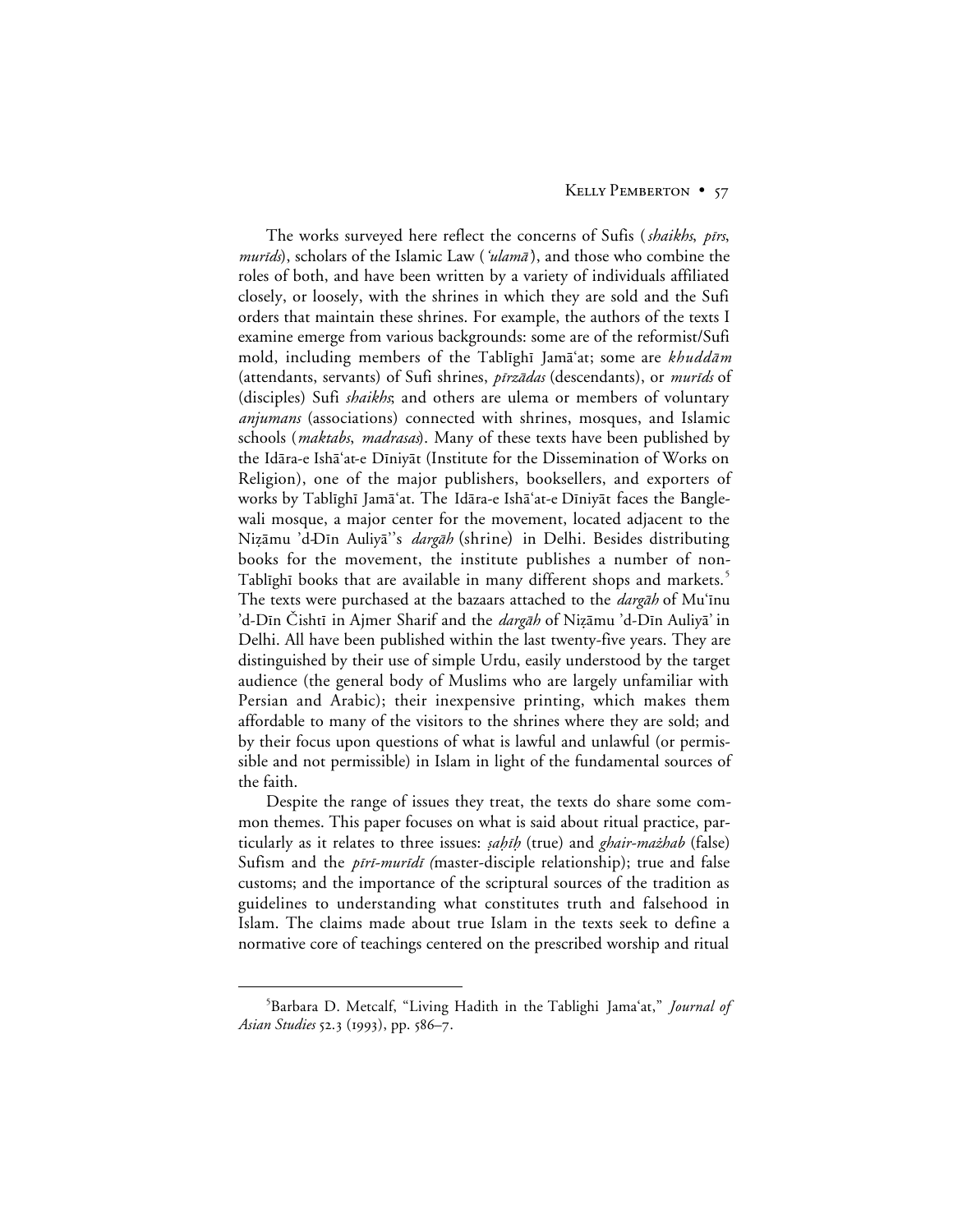duties incumbent upon all Muslims, *tauhid* (the unity of God), the Prophet Muḥammad's role as exemplar of piety and faith, and the dichotomy between a "pristine" Islam, particularly that centered in the heartland of Arabia during the time of the Prophet, and a "corrupted" Islam of contemporary times. Yet it is the disagreement within and among the texts surveyed about which sources of the tradition qualify as primary—despite many references to the Qur'an, *hadis*, and *sunna* of the Prophet as *dalā'il* (proofs)—that mars their endeavor to articulate a normative blueprint for correct faith and practice, Islamically speaking.

## **Articulations of Islamic Identity**

The articulation of "sahih" Islam—couched in terms of what I will refer to as "Islamicizing discourses"<sup>6</sup> —as evinced in the surveyed texts can illuminate some of the more obvious currents of reformist discourse, past and present. What the texts reveal is the importance of a core group of symbols in producing a common ideological basis for many of the Islamically-oriented reform movements in the Subcontinent, as, indeed, they have for many movements of resurgence in the past. In the Sufi milieu, the use of these symbols—the Qur'ān, *hadīs* reports; the Prophet as model of piety and as intercessor with God; the moral and ethical examples provided by the early *umma* (community), particularly the *ahl-e bait* and the sahāba (Companions of the Prophet); the writings of legists, particularly those who combined the roles of Sufi *shaikh* and scholar of the Law; and "classic" (meaning heavily Arabicized and Persianized) as well as "localized" forms of Urdu—served as an effective means of nurturing a pan-Islamic layer across a wide spectrum of South Asian Muslim society. Reform-minded Sufis, in particular, promoted the use of these symbols to lend legitimacy to practices their rivals condemned as  $bid'\bar{a}t$  (innovations), and to counter what many perceived as the "degeneration" of the Sufi orders.

The belief that Muslim societies had deviated from the truth of Islam as an explanation of the cause of their decline—and need for their reform—has been a recurrent theme in the history of *tajdid* and *islah* 

 <sup>6</sup> <sup>6</sup>In other words, the question of ritual practice is contextualized in light of what I refer to as a "normative" Islamic, and thus legitimating, framework for ritual practice.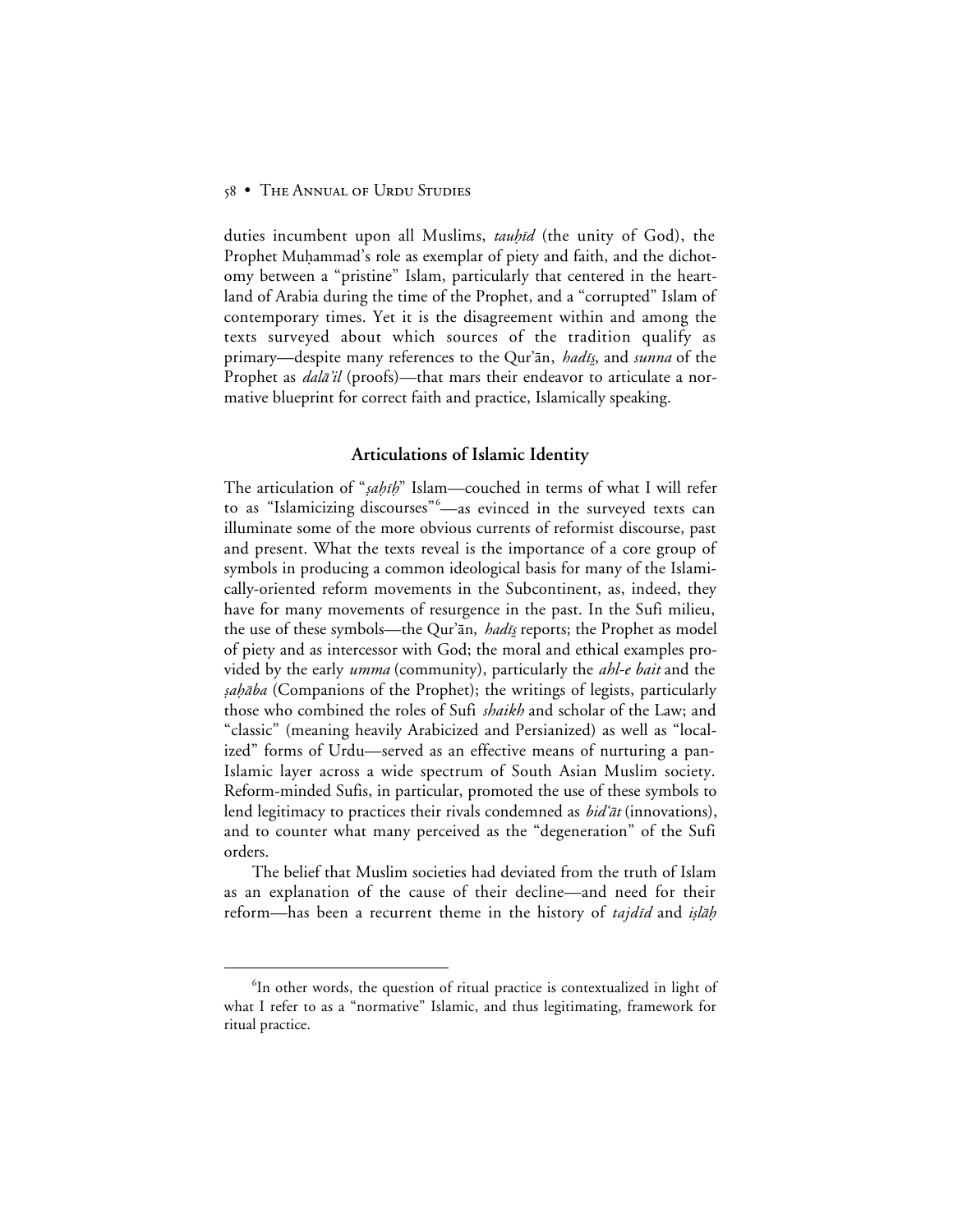(revival and reform).<sup>7</sup> Although the experience of European colonialism informed reformists of nineteenth- and twentieth-century South Asia, the texts surveyed here display little overt hostility towards Europe or towards the influence of European (or American) cultural, political, or economic institutions. Instead, the authors of these texts remain inwardly focused, reserving their most sweeping condemnations for elements within the South Asian Muslim community itself—especially Shi'a Muslims, "false" Sufis, and corrupt ulema. Nor is the influence of Hinduism directly cited, although this is perhaps due, at least in part, to the contemporary political situation in India, including flare-ups of Hindu-Muslim communal violence, the rise of Hindu conservatism, particularly in the political arena, and the marginalization of Indian Muslims.<sup>8</sup> Rather, most of these texts focus on "corruption" among Muslims, the implication being that Muslims have willfully abandoned "true" Islam in favor of the conventions of custom. One recently published prayer manual, written for a female audience, presses such an argument quite clearly. In a section titled "The Rule of Parda," the author states:

Today's immodest women, who elaborately ornament themselves in order to show their beauty and adornment, freely go strolling about outside [just as] in the ancient jāhilīya times [women] strolled about. Allah Most High has commanded, "remain [sitting], restraining [yourselves] modestly in your homes." In the Holy Qur'an is a sign: "and continue to restrain yourselves in your homes; don't walk around showing yourself in the manner of [the women of the]  $i\bar{a}hili\gamma a$  times."

After the revelation of this verse, Muslim women began to put the veil on their faces, and the custom of going about with [an] uncovered face

 $\frac{1}{7}$  $7$ See Voll, "Renewal and Reform," p. 33. For the use of these arguments in Islamic political movements of the post-World War period, see John L. Esposito, *The Islamic Threat: Myth or Reality?* (New York and Oxford: Oxford University Press,  $1992$ ).

<sup>8</sup>David Gilmartin points to the dilemma faced by the sajjāda-nishīn, who were at the forefront of the publication of demotic reformist texts but who, as landed élites who derived political and economic benefits from the colonial administration, had been drawn into close relationships of cooperation with the British authorities, particularly under the terms established by the Alienation of Land Act of 1901. See his *Empire and Islam: Punjab and the Making of Pakistan* (Berkeley, Los Angeles, and London: University of California Press, 1988), p.  $39 - 72.$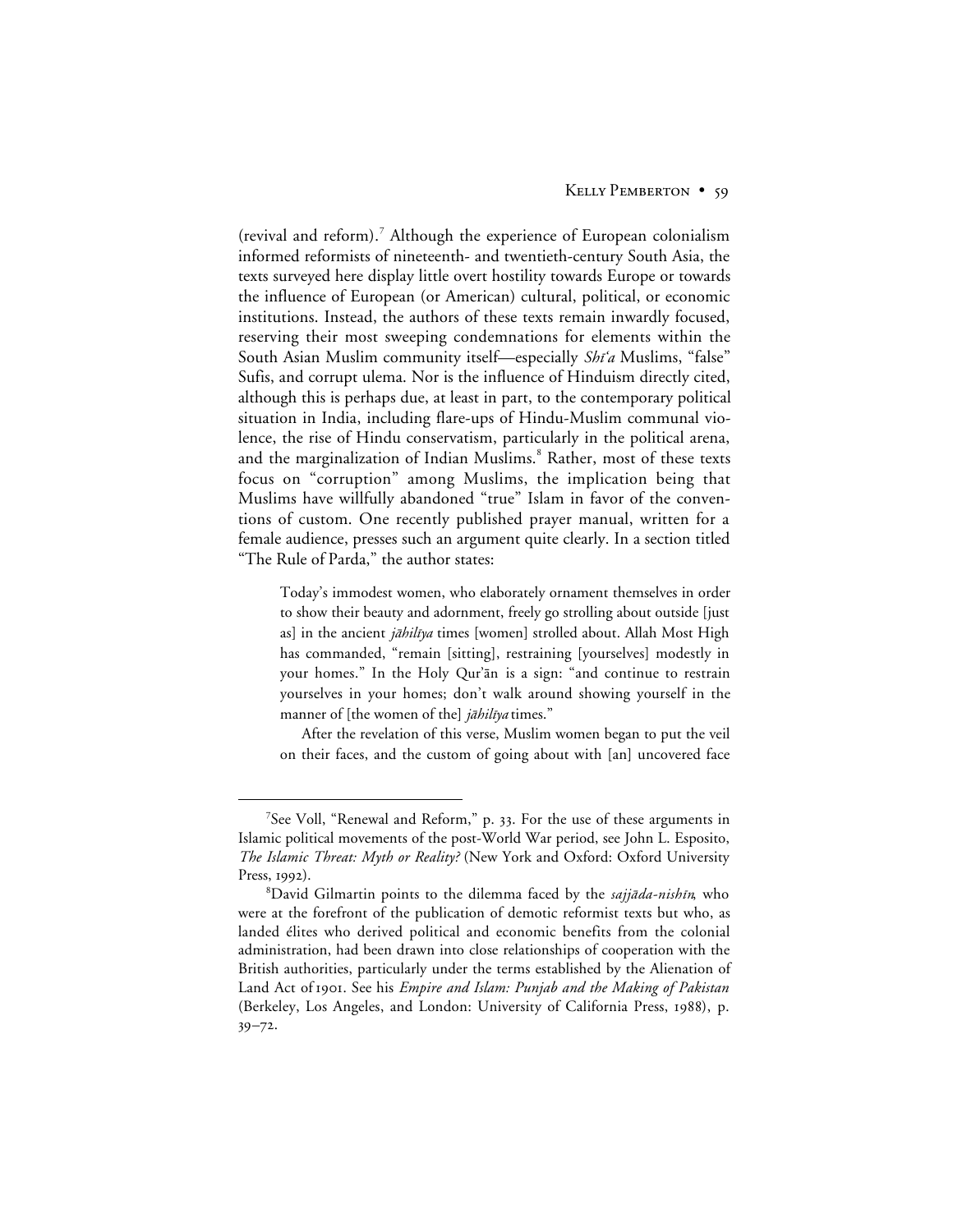was stopped, and coming out of the house without necessity was discontinued. May Allah Most High guide Muslim women, that they take charge of their veiling and parda according to the commands of the Qur'ān and Ḥadīs, and [that they] avoid the immodesty and lack of parda of the present age.<sup>9</sup>

The arguments advanced by the author of this text attempt to forge links between the customs of the pre-Islamic era and the customs of the present age. This device is commonly used by the authors of the texts surveyed: what is wrong in the eyes of Islam is often equated with the corruption of the *jāhilīya* times (rather than, for instance, the influence of local custom or social, economic, etc., changes through time). By drawing a parallel between the social conventions of the current age and the pre-Islamic customs of ancient Arabia (and here, a subtle allusion is made to the pre-Islamic Arabians' abandonment of God's law as laid down by the prophets before Muhammad), the author is then able to cite scripture in such a way that the passage itself appears to make a direct link between contemporary and ancient customs. It is "in the manner of [the women of the] jāhilīya times" that women of the present age adorn themselves and enjoy freedom of movement outside of the home, and that they have abandoned God's law (which, after being issued through the command of God and recorded in the Qur'ān, placed an abrupt cap on these activities). Finally, the author exhorts his readers to (re)turn to the "Qur' $\bar{a}$ n and Hadis" for guidance about proper comportment for Muslim women, and not to the customs of the present age. This method of argumentation juxtaposes an immutable core of Islamic faith and practice against its contamination in contemporary contexts. In so doing, it avoids the mention of the local dominant culture by instead drawing examples—of what not to do—from Islamic history.<sup>10</sup>

The question of the status of the Muslim community in India continues to underlie the assumption of the necessity for reform, and this question is often situated within a critique of customs. In the reading of

 $\frac{1}{\sqrt{9}}$ <sup>9</sup>Maulāna Saiyid Muḥammad Quraish and Muftī Muḥammad Yaḥyā Şāḥib, 'Aurtōn kī Namāz Zarūrī Ahkām-o-Masā'il (New Delhi, Ḥaẓrat Niẓāmu 'd-Dīn: Idāra-e Ishā'at-e Dīniyāt, n.d.), p. 30-1.

<sup>&</sup>lt;sup>10</sup>The problems with this kind of center-periphery model—as applied to theories of conflict and "syncretism"—is explored in a recent article by Tony K. Stewart, "In Search of Equivalence: Conceiving Muslim-Hindu Encounter Through Translation Theory," History of Religions 40.3 (2001), pp. 260-87.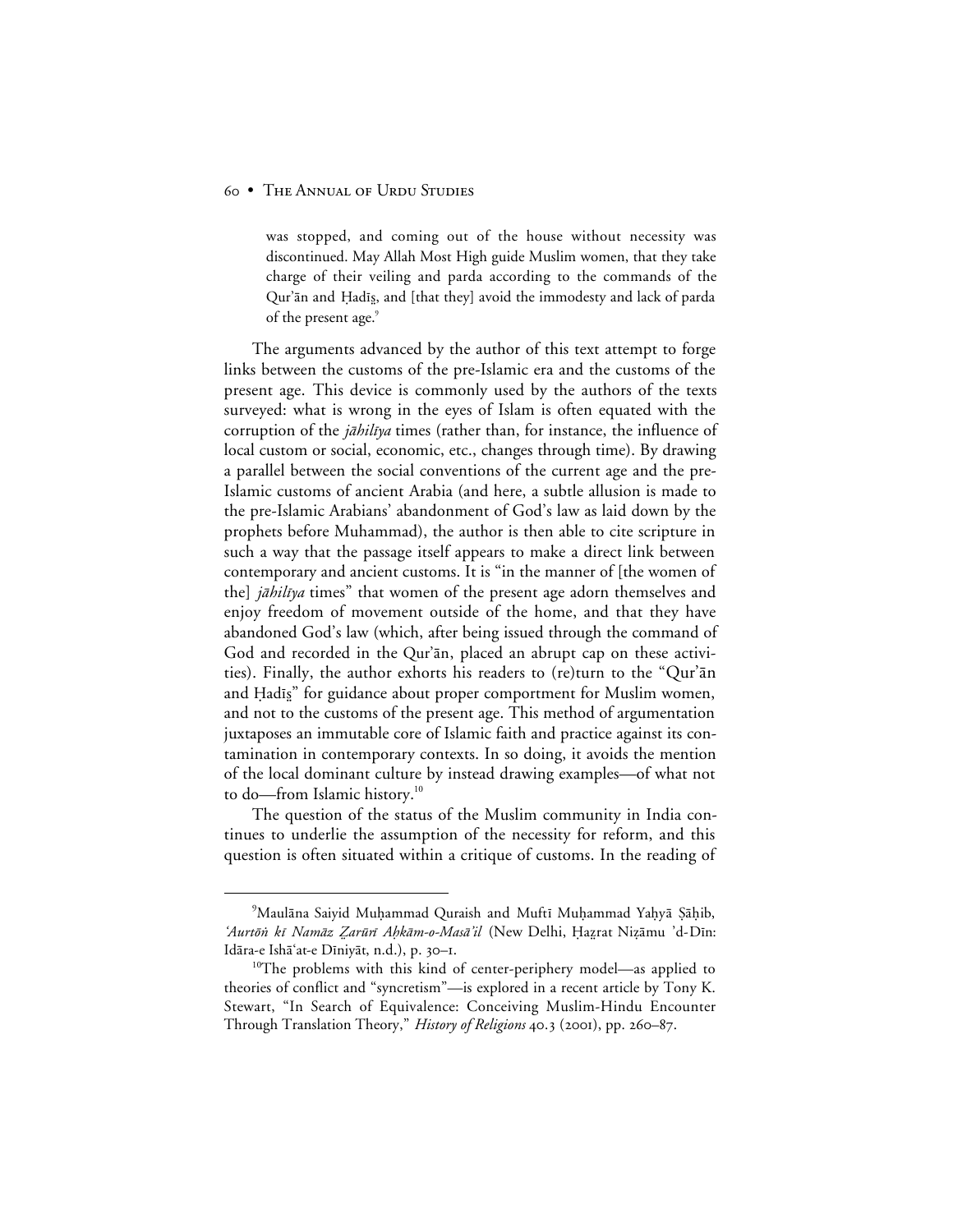the text cited below, the customs alluded to are both local and those that, in my discussions with Sufi interviewees, were explained as due to the influence of Hindu culture, although for the most part, the texts do not explicitly address the question of Hindu influence as such. Rather, the criticisms of custom that appear in the texts tend to confine themselves to the Muslim community. One exception (subtly implied, however) is visible in the *Jannatī Zēvar*, a 1979 text.<sup>11</sup> Its author, 'Allāma 'Abdu 'l-Muṣṯafā A'zamī, a scholar of the Law, a Sufi of the A'zamī order, and a member of the reformist Ahl-e Sunnat wa Jama'at organization, identifies three approaches (lit., "the people of three kinds of schools of thought") to those customs among Muslims which he describes as being influenced by the cultural environment of Hindustan:

1. These peddlers of supreme truth (*haqiqat*) and wisdom (*ma'rifat*) those who wear red, yellow, and green-colored clothing, [and those who] are long-haired and babas of colorful disposition—if they have become Sufis by [merely] garbing [themselves] in the cloak of Sufism, then [their talk is all] nonsense and they unlawfully perpetuate customs that go against the Sharī'a. Inasmuch as they have gained their high level  $(mi' \tilde{m})$ of wisdom through [listening to] the beats of the dholak and the tabla, and the ragas of the harmonium and the sarangi, these people have, through their ignorance, ruined Muslim society and blotted the holy face of Islam with the stain of nonsense, *bid'at*, and customs that go against the Sharī'a, transforming it into something inferior (maskh kar dālā hai).

. There are Wahhabi and Deobandi sects which have bled the Islamic community in the name of reform. These people have committed such wrongs as declaring all customs (in terms of their lawfulness and unlawfulness) forbidden ( $\beta$ ar $\bar{a}$ m) and innovation; moreover, they have [sought] to] establish [these things as being] infidelity (*kufr*) and polytheism (*shirk*) … and the best of it is that when searching for the proofs (*dala'il*) from these people on the infidelity and polytheism and innovation and forbiddenness of these customs, they say that we have circumspectly written about these things as infidelity and polytheism and forbidden and innovation, so that people will fear [divine retribution] and abandon these things…God [considers] this to be slander and false imputation…(A verse

<sup>&</sup>lt;sup>11</sup>In format and content, the *Jannati Zēvar* appears to be modeled on the Bihishtī Zēvar, a manual of etiquette for Muslim women written in 1905 by the Deobandi scholar and Sufi shaikh, Shaikh Maulānā Ashraf 'Alī Thānavī.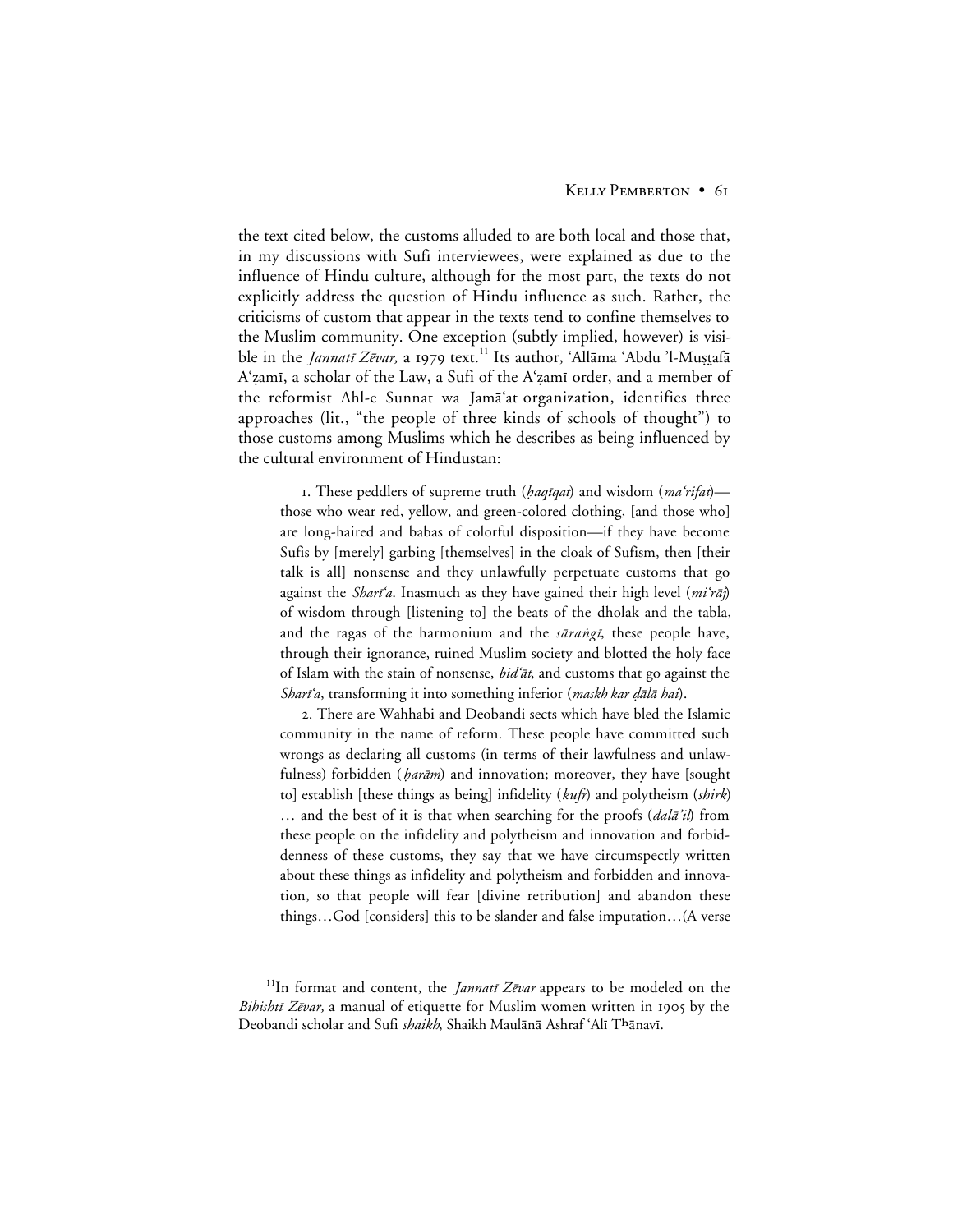from the Qur'ān to support the author's argument follows.) In any case, the essence of it is this: which customs have God and the Prophet not declared forbidden? Willing or not, they battle and set the terms of the forbidden; this in itself is a great sin. It is fitting that one remain separate from these Muslims, and in no case should one accept the spiritual guidance of these people.

3) We are all of the order of the Ahl-e Sunnat wa Jamāʿat, among whose standard bearers are the great ones of the religion (*buzurg*), Hazrat Shaikh 'Abdu 'l-Haq Muḥaddis Dihlavī, and Maulāna Shāh 'Abdu 'l-'Azīz Muḥaddis Dihlavī and Maulānā Baḥru 'l-'Ulūm Lakhnavī, and A'lā Ḥaẓrat Maulānā Aḥmad Riẓā Khān Şāḥib Barēlvī, etc. These great men have issued fatwas about the customs of the Muslims [saying] that those customs of the Muslims which the *Shari'a* has forbidden are certainly unlawful, like singing and dancing, playing musical instruments, fireworks, dressing the bridegroom in gold and silver jewels, women and men gathering together during festive occasions without observing parda, and the sisters-in-law, et al. tease him, laughing, taking the bridegroom's shoes and demanding gifts, etc. But one cannot in any way declare to be unlawful and forbidden those things which the Shari'a has said to be lawful, or those customs about which the *Shari'a* is silent. In sum, as long as the prohibition on it is not confirmed by the *Shari'a*, one cannot say that it is forbidden and unlawful. Like it or not, it is an extreme excess to fight over the issue and to declare forbidden and prohibited all of the customs of the Muslim community, and [it] goes beyond the boundaries of the religion to declare without reason that Muslims are committing forbidden [acts] and innovations. $^{12}$ 

The conflict inherent in A'zami's characterization of the first two groups rests upon his condemnation of false teachings about Islam, rather than his condemnation of the groups themselves, who are portrayed as occupying two ends of a spectrum. In the first example, it appears that the author is critical of the "customs" of ecstatic Sufis: wearing colorful clothes, having long hair, and listening to music. Yet there are two points to be made in clarifying A'zami's critique: first, it is not simply the ecstatic Sufi as such who is condemned, but rather the type of ecstatic Sufi who has no knowledge of *Shari'a*-centered Islam. Further, by A'zami's reckon-

<sup>&</sup>lt;sup>12</sup>'Allāma 'Abdu 'l-Mustafā A'zamī, *Jannatī Zēvar* (Lahore: *Ziyā*'u 'l-Qur'ān Publications,  $1979$ , pp.  $112-3$ .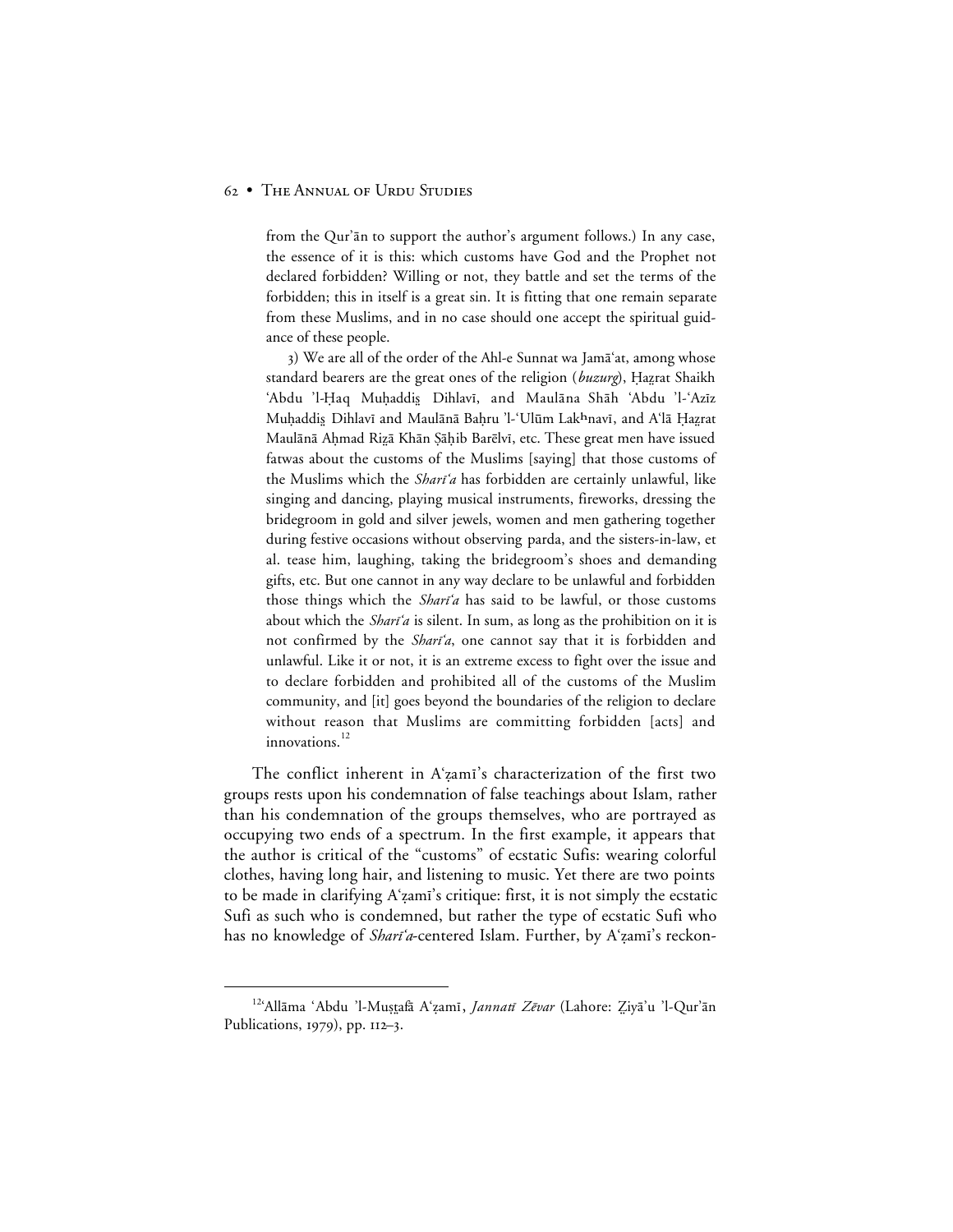ing, this type of ecstatic Sufi proclaims himself to be knowledgeable simply because he (or she) has experienced mystical states through the vehicle of music. Second, there is A'zami's position viz-à-viz a disputed "custom"—in this case, musical performance. The value of music as a vehicle for mystical experience is in itself not disputed; rather, what is condemned is the action of the ecstatic who, out of ignorance, spreads false teachings about Islam. The question remains, however, what exactly are these false teachings? Nowhere in this section does the author identify any particular teachings of this group. One may infer, on the one hand, that the author is alluding to the idea that one can become a great mystic simply by experiencing mystical states (as through the vehicle of music), but what seems more likely is that A'zami's opinions about the false teachings of ecstatic mystics derive more from a blanket condemnation of their alleged ignorance of the basic tenets of Islam.

A'zamī's assessment of "Wahhabi<sup>13</sup> and Deobandi sects" likewise pivots upon a critique of the actions of these sects in promoting false teachings about Islam. Whereas the ecstatic Sufis in the first example are described as acting out of ignorance, however, the reformists are condemned on the basis of the deliberateness of their actions. They, in fact, are the scholars and learned ones of the faith. And while ignorant Sufis are blamed for debasing the religion of Islam, reformists are accused of acting out of their own selfish motives, with the result that the South Asian Muslim community has been sapped of its vitality. Ecstatic Sufis are criticized for an attitude that the author implies is rather too open and tolerant, while the fault of "Wahhabi and Deobandi sects" lies in their presentation of an Islam that is too rigid and intolerant. Both schools of thought, in the author's opinion, miss the point because they present a truncated—and wholly self-absorbed—view of what Islam has to offer Muslims.

In part because of the author's (perhaps deliberate?) omission of historical, cultural, and social facts, one may do little more here than discern a few of the major currents of opinion about the status of Muslims in the Subcontinent. One is identified by A'zami's presentation of the third school of thought, which may be said to represent the middle view, and

<sup>&</sup>lt;sup>13</sup>The term Wahhabi was (and is) pejoratively used in the South Asian context to denounce various reformist groups. It is actually a misnomer, and bears little or no relationship to the Wahhabi movement that arose in eighteenth-century Arabia.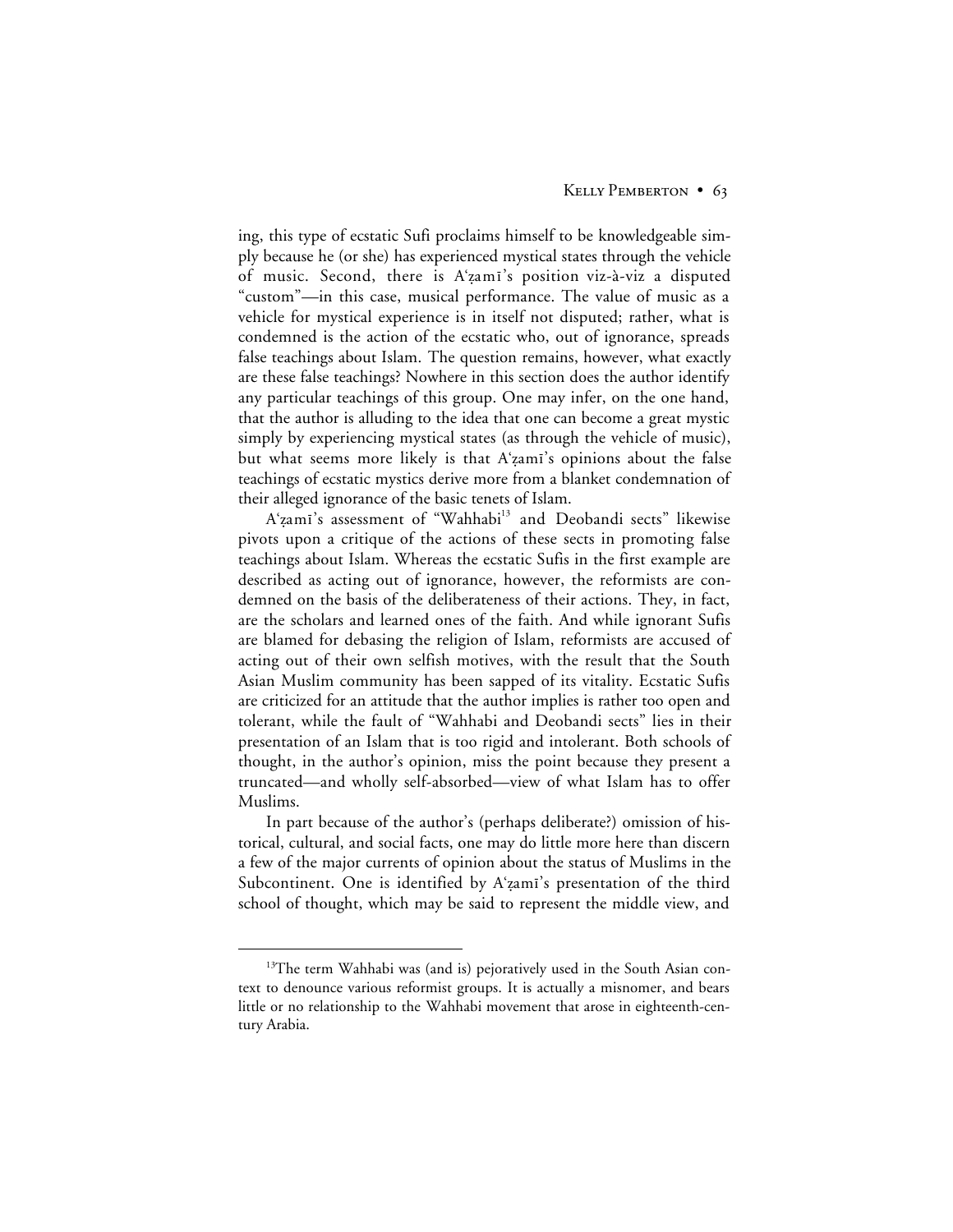the view of the author. First, the author surmises that one must not unequivocally condemn the customs of the Muslims, but rather, look to the *Shari'a* for explicit statements about what is lawful and unlawful. Second, what is not deemed lawful or unlawful by the *Shari'a* can be judged to be neither. Third, one may conclude that certain customs may be considered permissible, regardless of opinions about their desirability. An obvious question to consider, though, is: what is the author's definition of *Shari'a*? And what of, in speaking about determining the lawfulness or unlawfulness of a particular issue, the jurisprudential mechanisms available—such as the  $q \dot{q}$  analogical reasoning) and  $i \dot{q}$  independent judgment)—to address matters that have not been explicitly treated in the *Shari'a*? Since it seems not to be the author's intent to launch into a detailed analysis of Islamic law in this section (and other sections of the text do go into a bit more detail on this front for particular matters of faith, especially the obligatory duties), we may surmise that the purpose of this section is, rather, quite different. The necessity for reform is implied here, as indeed by the production of the text itself, seventy-five years after the publication of its model, Maulānā Thānvī's Bihishtī Zēvar.

While the production of the *Jannatī Zēvar* may in a sense be characterized as highlighting the dichotomies between the more conservative position (regarding custom) of the Deobandi platform as represented by Maulānā Thānvī's text (and here the rivalry between the Deobandi and Ahl-e Sunnat organizations, which endures even today, should be noted), and the more tolerant position of the Ahl-e Sunnat, its assessment of the status of Muslims in the Subcontinent pivots upon the community's knowledge of the fundamental teachings of the faith, and the sources from which these are derived. Apparently, the author considers much of Hindustani Islam to be a debased form of the religion (the subtle implication being that environment is partly to blame), because the community has neglected to make the Law their guide in life. Further,  $A'$  zami implies that despite years of efforts by reformists to change the status quo, there still remain many Indian Muslims who are largely ignorant of the basic tenets of Islam, especially Muslim women, for whom the *Jannatī Zēvar* was particularly, but not exclusively, written.<sup>14</sup> Finally, the very reason

<sup>&</sup>lt;sup>14</sup>The author and the writer of the preface both note that the book was written for general audiences: the "Muslim community:" commoners and élite, women and men, "brothers of the ahl-e sunnat" (here a general definition of "people of the *sunna*" is intended) and "sisters of the community." However,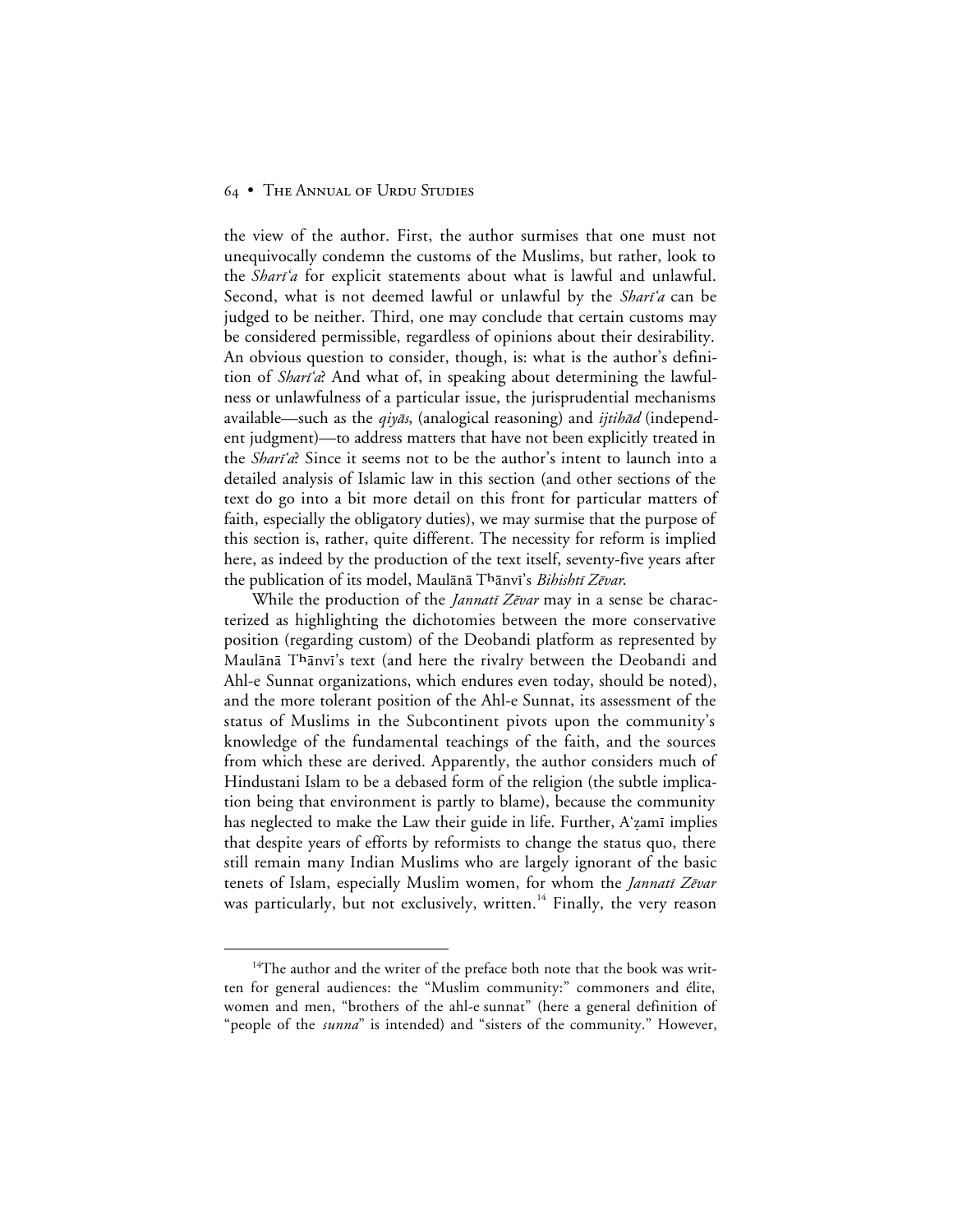that Muslims remain disunited and mired in ignorance is because of the proliferation of reformist organizations, which have made understanding the Law more confusing rather than clear. A more comprehensive reading of the text would reveal how the author envisions this text as a palliative or corrective to the situation, and whether or not the book proposes any definite steps—beyond the perfection of the religion, the goal stated in the book's preface and introduction—for improving the status of Muslims in India. What is most important, though, for the purposes of this paper, is that A'zami's text stands in agreement with many of his past and contemporary reformists about the low status of Muslims in India, and about the need for a return to the scriptural sources of the faith, such a return providing the grist for the Islamization of the community and concurrently, the elevation of their status in a spiritual but also practical sense.

## **Islamic Revivalism in the Colonial Milieu**

In nineteenth-century India, Islamization came to be identified with proactive efforts to bring the Subcontinent's Muslims closer to an Islam founded upon the Prophet's *sunna* and firmly entrenched in the *Shari'a* as handed down by God, recorded in the Qur'an, elaborated upon, and institutionalized within the first few centuries after the birth of the faith. It entailed, above all, a reconsideration of the meanings of the scriptural sources of Islam. What this often meant in practice was that those aspects of belief and practice that did not reflect "scripturalist norms" (Clifford Geertz) or the "mainstream teachings of the faith" (Barbara Metcalf)—in short, those aspects of the faith that tended to exemplify localized, mediational forms<sup>15</sup> rather than the pan-Islamic and the foundational—were labeled pejoratively as *dastūr/rasm* (custom) or *bid'a*. Yet, as I will demonstrate, there is much disagreement among the texts surveyed about what constitutes custom and innovation, in terms of their definition and their permissibility in light of the Sharī'a. Such disagreement, as Ahmad Dallāl has argued, brings into question the assumption that reformist

 $\overline{a}$ 

several large sections of the text address women specifically. A'zami, *Jannati* Zēvar, pp.  $3-4, 6$ .

<sup>&</sup>lt;sup>15</sup>See Arthur F. Buehler, "Currents of Sufism in Nineteenth and Twentieth Century Indo-Pakistan: An Overview." *The Muslim World* 84.3-4 (July/October 1997), pp. 299–314, and *Heirs*.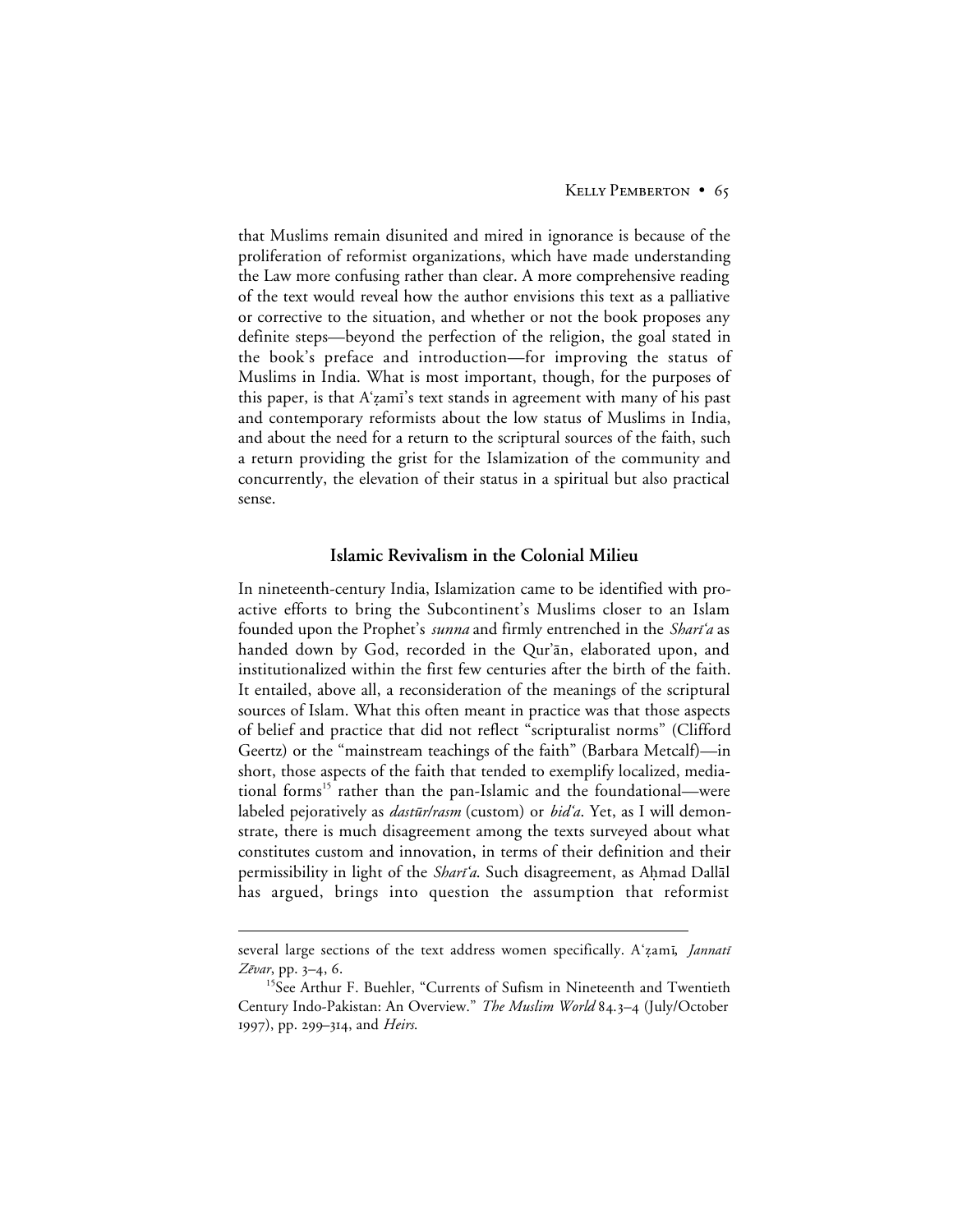movements of the nineteenth and twentieth centuries can be considered a more or less homogenous whole.<sup>16</sup> On the other hand, it is possible to suggest some broad outlines of thought, or the ideological platforms espoused by a particular organization, at least as a way of identifying the professed intent of its leadership (what Dallal refers to as "intellectual projects<sup>"17</sup>) or popular perceptions of such an intent. Whether or not the reconstruction of platforms or the characterization of reformists is fraught with problems, the one factor which did indeed serve as a unifying measure, as Barbara Metcalf has pointed out, is that although the reformers of the nineteenth and early twentieth centuries may have failed in their efforts to adequately define the parameters of a normative Islam, they succeeded in focusing attention upon the scriptural sources of the faith as a sort of normative standard in themselves.<sup>18</sup>

While a focus upon the sources of the faith may be seen as one type of response among reformers to the social and historical conditions of Muslim society in the nineteenth and twentieth centuries, it would be a fallacy to view the impetus for reform as originating with the loss of Muslim political hegemony or a "crisis of modernity" whereby confrontation with the British colonial presence and the critiques of indigenous society it engendered caused the Muslims to view a return to the fundamentals of the faith as a cure-all for the social, economic, and political ills plaguing their community. The Islamic movements of reform born in eighteenth- and nineteenth-century India were indeed affected by the decline of Mughal sovereignty and the challenges posed by European domination. However, while a few movements, such as the Tariqa Muhammadīya led by Saiyid Ahmad Barēlvī of Rae Bareilly (d. )—himself a Sufi *shaikh*—developed political and military agendas directed against the Sikhs, and several others entered into debate with non-Muslim reformist groups like the Hindu Arya Samaj,<sup>19</sup> many more addressed the social and political decline of Indian Muslims primarily as the culmination of a process that had unfolded throughout the history of

<sup>&</sup>lt;sup>16</sup>Ahmad Dallal, "The Origins and Objectives of Islamic Revivalist Thought," *Journal of the American Oriental Society* 113.3 (1993), p. 341.

<sup>&</sup>lt;sup>17</sup>*Ibid.*, p. 343.

<sup>&</sup>lt;sup>18</sup>Barbara Metcalf, "Islam and Custom in Nineteenth-Century India: The Reformist Standard of Maulana Thanawi's *Bihishti Zewar*," *Contributions to Asian Studies* 17 (1982), p. 64.

<sup>&</sup>lt;sup>19</sup>For discussions of these debates, see Sanyal, pp. 90-1, and Buehler, p. 198.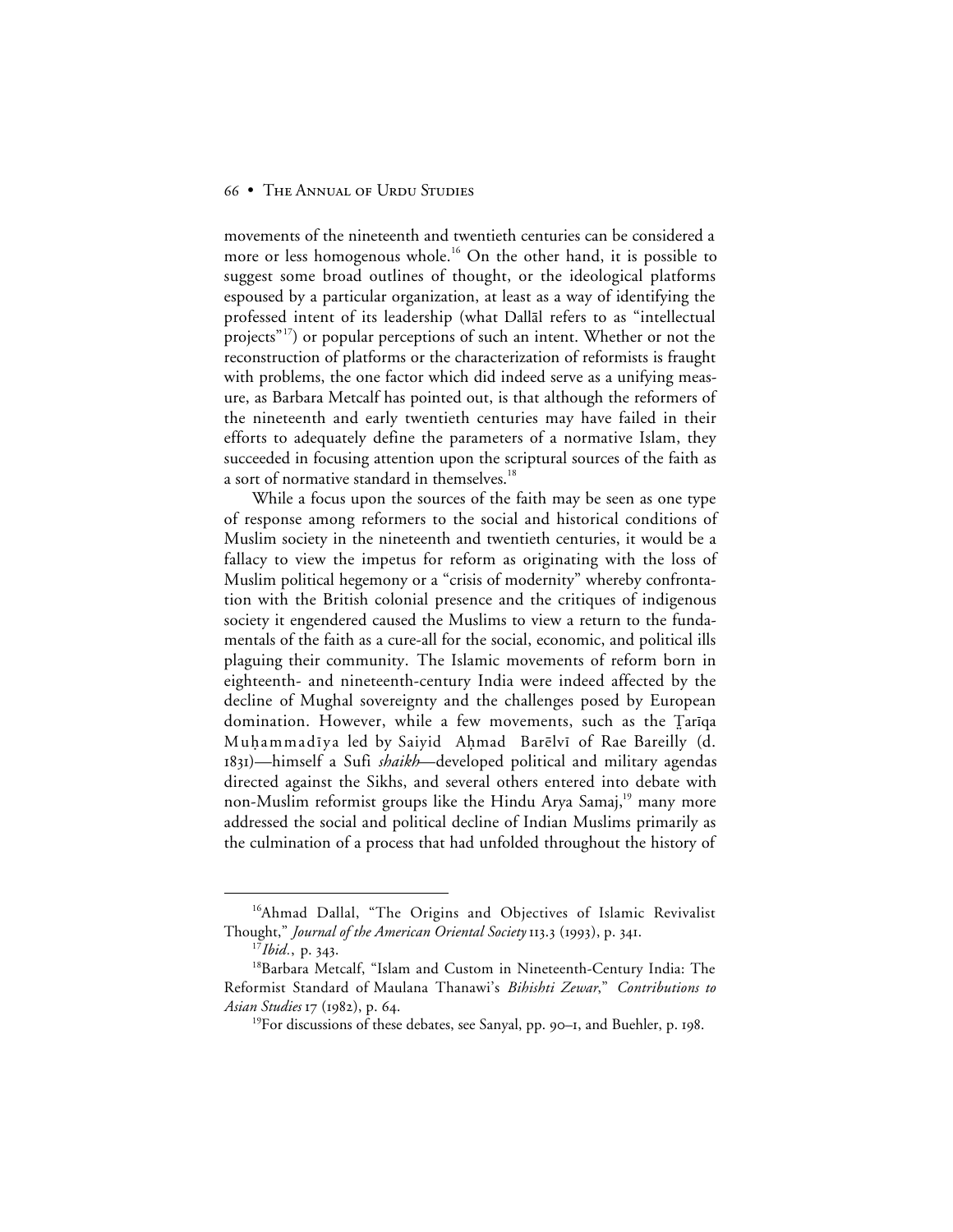Islam in the Subcontinent, and that was attributable to the failure of the community to uphold the basic obligations of the faith.<sup>20</sup>

For many reformist movements and schools of thought, the impact of the British was to be most profoundly seen in the role the former played in supporting Urdu print and in developing new technologies. After the 1830s, the printing press became increasingly viable as a means of disseminating information. British interest in Urdu prose also increased during this period, not least of all for reasons of expediency. A simplified style of Urdu was fashioned to facilitate its comprehension by officials of the Raj, who had to acquire practical skills in the language for administrative purposes. Printing offices were attached to schools such as Fort William College in order to produce textbooks, and the publication of mystic tales, dictionaries, grammar books, and the like ensued. The late nineteenth century witnessed a substantial increase in the production of etiquette literature in Urdu, particularly for a female readership. Many of these texts were written in a simple prose style to facilitate comprehension, while the juxtaposition of sections of Qur'ān and Hadīs in the original Arabic with local forms of Urdu (not to mention similarly formatted translations of the Qur'ān in part or as a whole) became a favored means of spreading knowledge about the sources of the faith. On the whole, innovations in communication, transportation, and print, and the increased accessibility of these technologies facilitated the dissemination of information, offered new and more effective modes of organization to movements for reform, and enabled the incorporation of a grassroots base by some of these movements. They also facilitated the publication of debates over the constitution, conception, and revival of Islam, Sufism, and the South Asian Muslim community in a way that had not been previously possible.

<sup>&</sup>lt;sup>20</sup>This does not imply that reformist Sufis and ulema did not react strongly to the political events of the day. The reactions of some of the Cishti *shaikhs* who joined Saiyid Aḥmad Barēlvī's jihad against the Sikhs are briefly outlined in M. Zameeruddin Siddiqi, "The Resurgence of the Chishti Silsilah in the Punjab During the Eighteenth Century," *Proceedings of the Indian History Congress*, (New Delhi: Indian History Congress, 1971), p. 410. The production of a number of anti-loyalist journals by Deobandi scholars in the early twentieth century is mentioned by Ziya ul-Hasan Faruqi, *The Deoband School and the Demand for Pakistan* (Bombay: Asia Publishing House, 1963), pp. 51–3.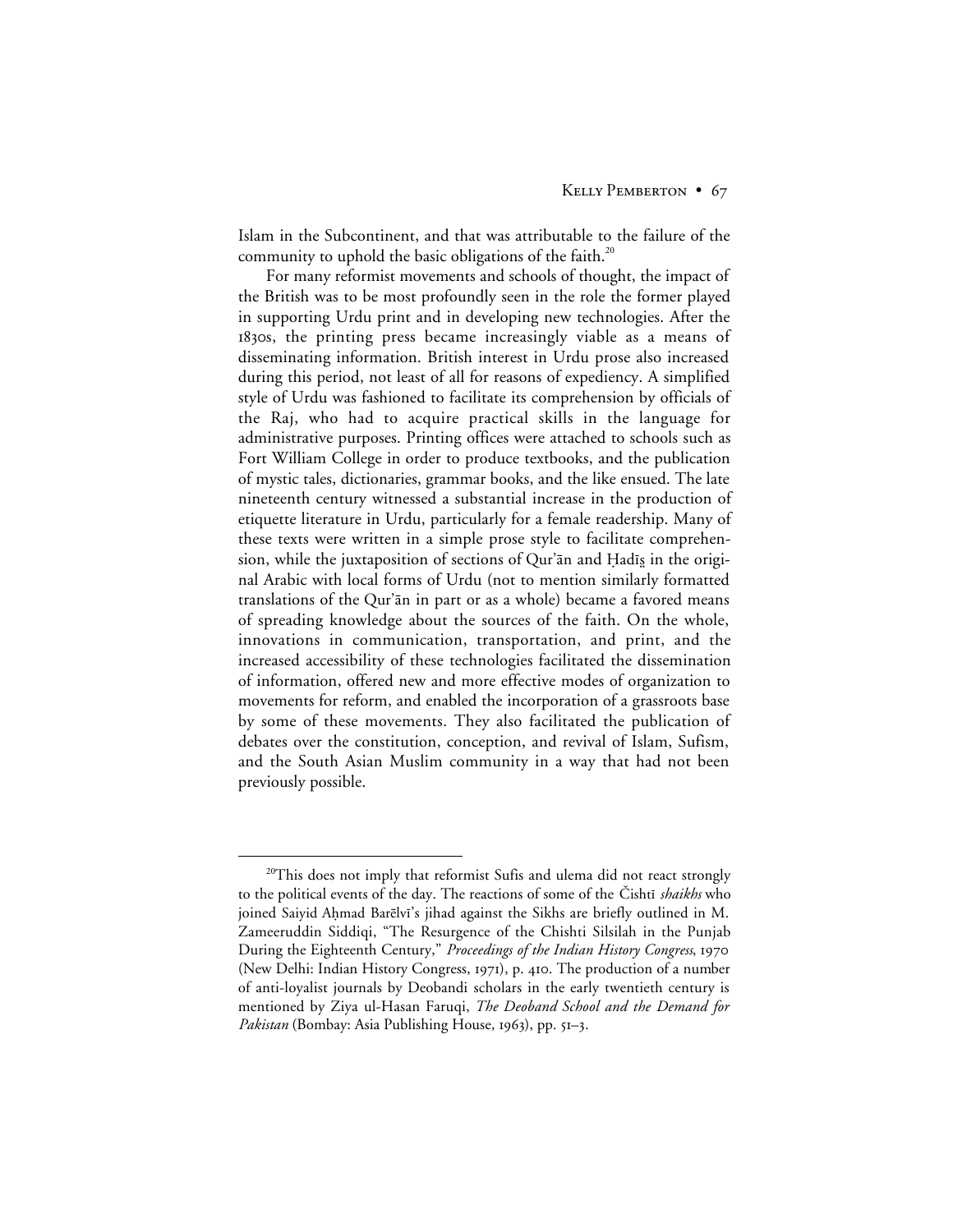Many of the debates among reformists in the Sufi milieu of the nineteenth and twentieth centuries focused upon the concept of a Sufism reconstituted in accordance with the laws of Islam and the Shari'a. These kinds of debates had been generated early on in the history of institutional Sufism, most cogently in al-Ghazālī's (d. 1111) *Ihyā' 'Ulūmu 'd-Dīn*.<sup>21</sup> In South Asia, Muslim proponents of a synthesis between Sufism and Shari'a recalled the leadership of figures like Shaikh Ahmad Sirhindī  $(1564-1624)$  and Shāh Valīu 'l-Lāh of Delhi (1703–62), both of whom criticized Sufi orders for their perceived incorporation of Hindu beliefs and practices. However, these two reformers diverged in their conceptions of what a reconstituted Sufism entailed. For Sirhindi, the primacy of Shari'a over mystical haqiqa, and Prophethood over sainthood was unequivocal, although this did not imply a wholesale rejection of the mystical element in Islamic thought. On the contrary, in his discussion of the Law, Sirhindi elevated the inner aspects of the *Shari'a* over the outer. Moreover, he sought to explain the ecstatic utterances (shathiyat) of "intoxicated" Sufis like Ḥallāj and Bistāmī of these inner aspects, although such facts have been largely ignored or obscured in the works of recent scholars.<sup>22</sup> Rather, Sirhindi's criticisms of the Mughal emperor Akbar, and his denunciations of Hinduism<sup>23</sup> and local forms of Islam have overshadowed his mystical thought. In contrast to Sirhindi, Valiu 'l-Lāh sought a more balanced synthesis of the mystical and the *Shar'i*, the latter privileged as paramount, but the former acknowledged as an important avenue for intellectual and social reform. And rather than Sirhindī, it is Valīu 'l-Lāh, with his consideration for the "mental predilections and customs of the people, $^{224}$  whose teachings are most often recalled in those demotic

<sup>&</sup>lt;sup>21</sup>The texts surveyed here often use quotes from the Ihyā' 'Ulūmu 'd-Dīn as "proofs" of the validity of an argument being advanced.

<sup>22</sup>These observations are made by Yohanan Friedmann in *Shaikh Ahmad Sirhindi*, (Montreal: McGill University, Institute of Islamic Studies, 1971).

<sup>&</sup>lt;sup>23</sup>According to Yohanan Friedmann, Sirhindi's denunciations of Hinduism played a peripheral role in most of his writings. What distinguishes Friedmann's work is the balance that is maintained between Sirhindi's mystical and reformist thought. He very rightly points to a fundamental change in approach to Sirhindi among scholars of the twentieth century with the publication of Abu 'l-Kalām Azād's *Tażkira*, in which Sirhindi is painted primarily as a reformer, renewer, and rebel against the contemporary state of Islam. See Friedmann, *Shaikh*, pp. 106–7.

<sup>&</sup>lt;sup>24</sup>Friedmann, p. 344.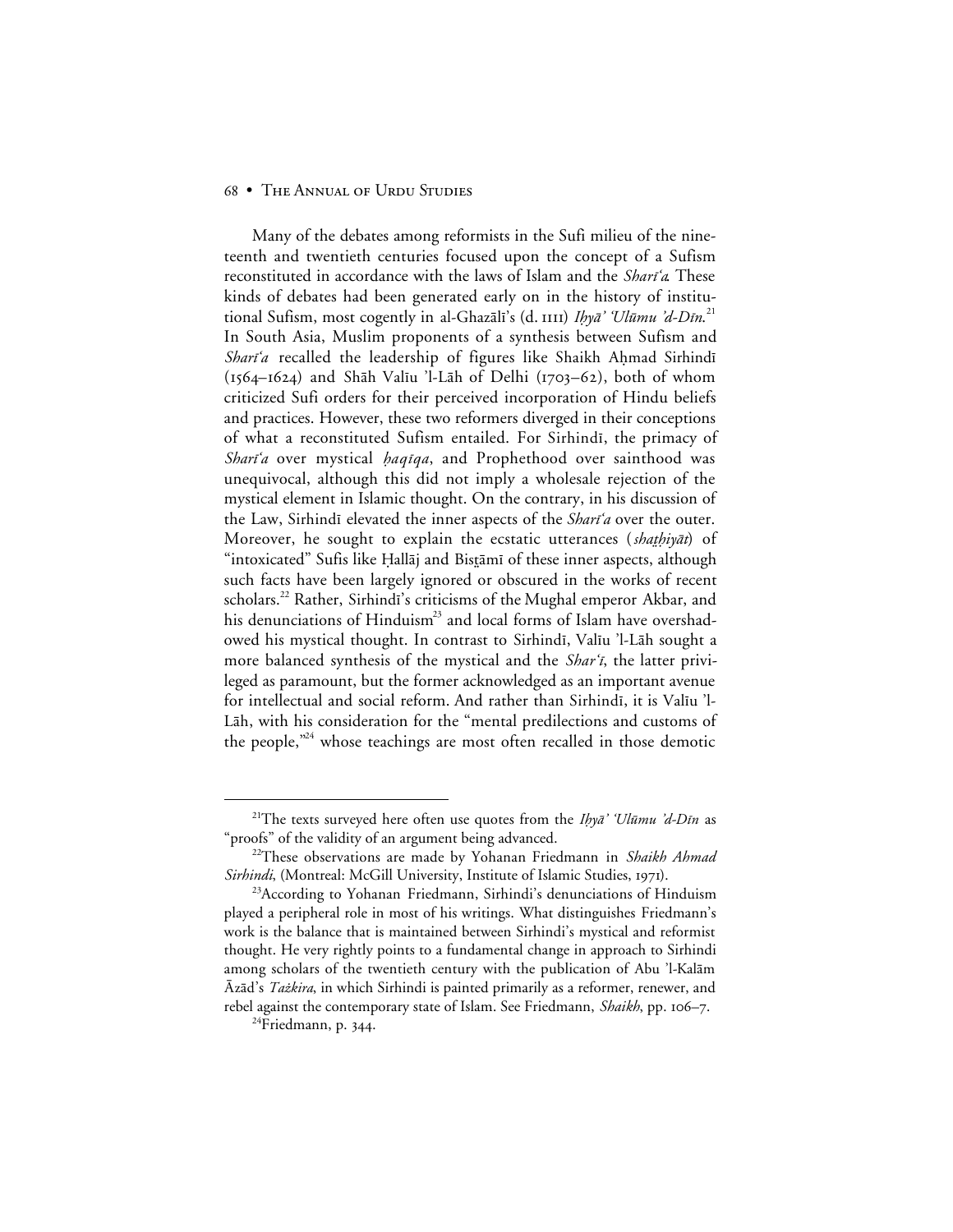texts that seek to articulate their vision of "true" Sufism in light of the dictates of Islamic Shari'a.<sup>25</sup>

The synthesis of Sufism and *Shari'a* became a rallying point for Sufiaffiliated reformists of the nineteenth and twentieth centuries, although opinions about the practical application of this synthetic mode diverged widely both within and among reformist groups. It is possible, however, to identify particular approaches to the question. The articulation of Shari'a-based models for faith and practice in the reformist Sufi milieu converged upon three approaches, all agreed upon in principle: reviving the fundamentals of the faith, articulating community-building strategies, and implementing these two.

First, reformers sought to instill in the Muslim community knowledge of the most fundamental obligations of the faith. Conceptually, this meant that each Muslim man and woman should become familiar with the Qur'an and Hadis—the latter inclusive of the *sunna* of the Prophet—as the foundation of belief and of the Law. Practically, it entailed the performance of the obligatory ritual duties and the affirmation in word and deed of the uniqueness of Allah (tauhid) as the sole object of worship. Second, most reformists sought to forge close alliances between the ulema, or interpreters of the Law, and the Sufi orders. Many of the most prominent leaders of reform—the Deobandi scholars Rashīd Aḥmad Gaṅgōhī and Maulānā Ashraf Tʰānavī, Shāh Ismāʿīl of the Ţarīqa Muhammadīya, and Ahmad Rizā Khān Barēlvī, the leader of the Ahl-e Sunnat wa Jamā'at, for instance, functioned as both ulema and Sufi *shaikhs*, and in both capacities sought to effect a rapprochement of sorts between the reformist organizations in which they actively participated and the established Sufi orders. One notable exception to such active

<sup>&</sup>lt;sup>25</sup>For more detailed treatments of Shāh Valīu 'l-Lāh's mystical thought in this regard, see Marcia Hermansen, "Contemplating Sacred History in Late Mughal Sufism: The Case of Shah Waliullah of Delhi," *The Heritage of Sufism: Late Classical Persianate Sufism,* vol. III, ed. Leonard Lewisohn (Oxford: Oneworld, 1999), pp. 319–43, and her translation of *The Conclusive Argument from* God: Shah Waliullah of Delhi's Hujjat Allah al-Baligha (Leiden: E.J. Brill, 1996); J.M.S. Baljon, *Religion and Thought of Shah Waliullah Dihlawi* (Leiden: E.J. Brill, 1986); and Mi'raj Muhammad, "Shah Waliullah's Concept of the *Shari'ah*," *Islamic Perspectives: Studies in Honor of Mawlana Sayyid Abu'l A'la Mawdudi*, ed. Khurshid Ahmad and Zafar Ishaq Ansari (Leicester: The Islamic Foundation; Jeddah: Saudi Publishing House, 1979), pp. 343–58.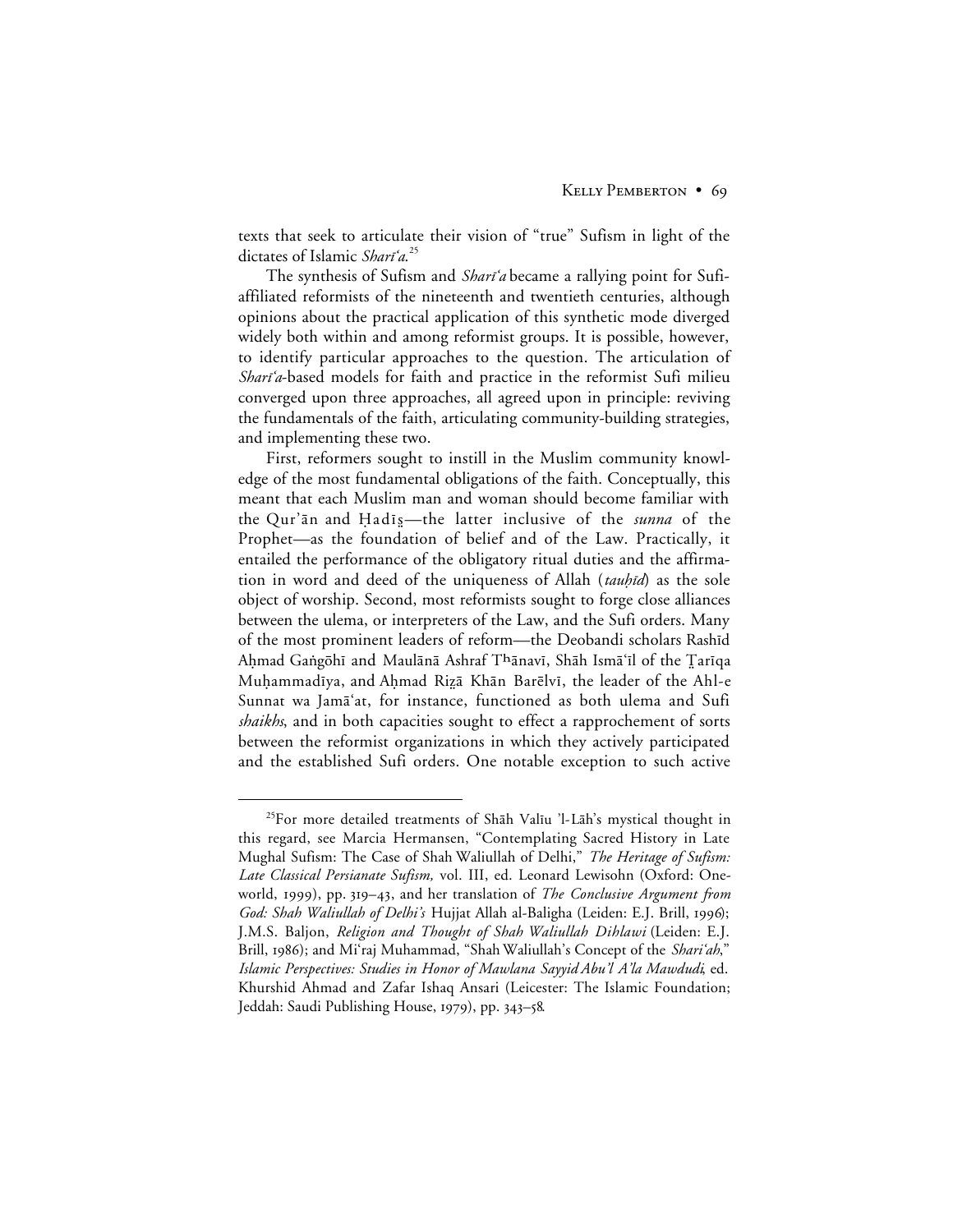alliances was the Tablighi Jamā'at, which discouraged adherents from identifying with the outward symbols of Islamic identity (e.g., Urdu, Muslim Personal Law, mosques, even the Prophet himself), in ways that encouraged factionalism and intercommunity strife. Such was often the reality of the relationships among reformist organizations—Sufi, non-Sufi, and those in-between—which fought vociferously among themselves about the practical application of Shar'i principles to Sufi belief and practice. Rather, the Tablighis emphasized the importance of  $\bar{t}$ m $\bar{a}$ n (inner faith) and outward personal conduct, for which each individual was responsible, above all else.<sup>26</sup> Third, most reformist groups promoted their ideas—and platforms—partly through the use of printed materials. In order to be taken seriously, the arguments advanced within had to be supported by proofs (*dalā'il*) from the Qur'ān and Ḥadīs̯.<sup>27</sup> Indeed, in most of the demotic texts I surveyed, written in the  $198\alpha$  and 1990s, this trend has continued. Although several other sources of the Law are used as proofs therein, the majority are taken from the Qur'ān and Ḥadīs literature.

Other methods used to reconcile contemporary Sufi belief and practice with a *Shari'a*-centered vision of Islam were based on platforms of social activism and community service—enacted, for instance, through the medium of *anjumans* or voluntary associations. For instance, the Naqshbandµ *shaikh* Jam≥'at 'Alµ Sh≥h (d. 1951) and his right-hand man Anvar 'Alī, an English-educated District Judge and landowner from Rohtak, Panjab, founded the Muhammadan Sufism Society, renamed the Association for Sufi Servants (Anjuman-e Khuddām aș-Şūfīya) in 1904, in order to unite Sufis against reformist groups like the Deobandis, who denounced Sufi shrine culture and saint cults as corrupting influences in the Muslim community. This association built schools, mosques, and hospitals, and promoted the idea that Sufis had a social obligation to uplift the Muslim community. *Anjumans* such as these were linked in close relationships with printing presses owned by the movements and Islamic institutions of higher learning (*madrasas*), and served both as

<sup>&</sup>lt;sup>26</sup>Mohammad Talib, "The *Tablighis* in the Making of Muslim Identity," *Islam, Communities, and the Nation: Muslim Identities in South Asia and Beyond*, ed. Mushirul Hasan (New Delhi: Manohar, 1998), pp. 309-11.

<sup>&</sup>lt;sup>27</sup>Arthur Buehler also makes this point. The emphasis on the necessity of Qur'ānic and Ḥadīs proofs in revivalist Sufi literature was keenly felt by 1900. See his *Heirs*, p. 170.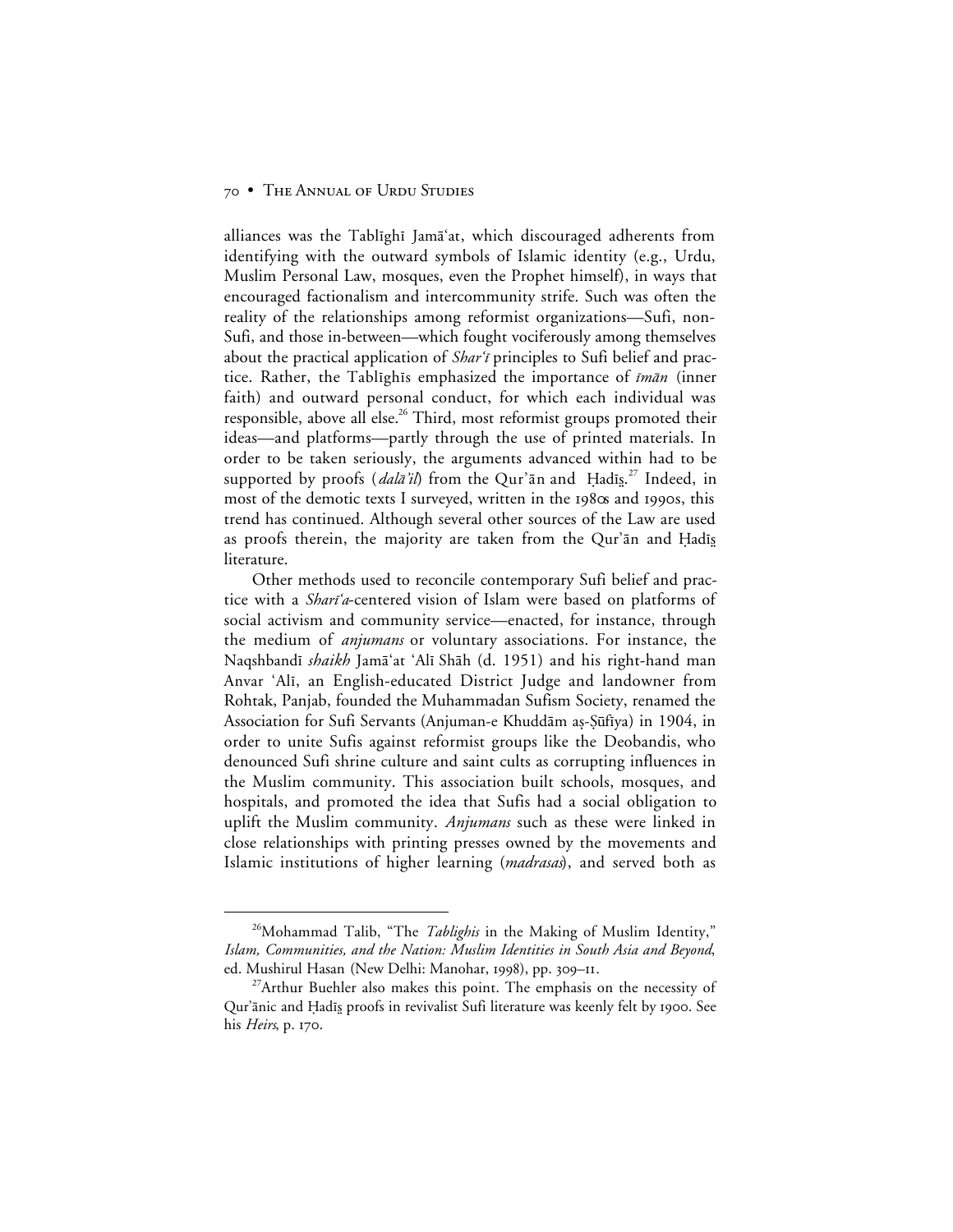forums for meetings of Sufi groups (during which sermons, speeches, proceedings to mark shrine-centered recitations of devotional poetry, and debates occurred), and as the centers from which preaching tours in towns and villages were launched.<sup>28</sup>

The Tablighi movement went even further in its outreach to the ordinary Muslim, instituting systematic preaching tours conducted by units (jamā'ats) of missionaries (dā'is) who invited local Muslims to assemble and listen to the message of the Tablighi mission  $(da'va)$ ; establishing networks of *madrasa*s—beginning in the Mewat region from which the movement's founder, Maulānā Muḥammad Ilyās (1885-1944) hailed—to educate local Muslims about the basic requirements of the faith; and printing vernacular works (translations of the Qur'ān and Hadīs, manuals for practice, and other kinds of didactic works) that were not only distributed through commercial channels, but communicated and acted out in public settings.<sup>29</sup> And what is implied by M. Anwar ul-Haq's study of the movement and its founder is that part of the Tablighi Jamā'at's appeal to ordinary Muslims was its emphasis on practices associated with the Sufi milieu, including *żikr*, or remembrance of God; čilla, which in Sufi terminology refers to a period of seclusion, but which the Tablighis reinterpreted to mean extended preaching tours; and *murāqaba*, or meditation on and contemplation of God.<sup>30</sup>

An important line of debate among reformists centered upon the role of the *shaikh*, both living and deceased. On one hand, the debate begged the question of the living *shaikh* as guide for the spiritual and moral

<sup>&</sup>lt;sup>28</sup>Buehler, *Heirs*, pp. 192ff.

<sup>&</sup>lt;sup>29</sup>Metcalf, "Living Hadith," pp. 584-6, 590-1, 596-601.

<sup>30</sup>See M. Anwarul Haq, *The Faith Movement of Mawlana Muhammad Ilyas* (London: Allen and Unwin, Ltd., 1972), pp.  $46-7$ ,  $63-5$ . The links between the Tablīghī movement and Sufism are tenuous. Apparently Maulānā Muḥammad Ily≥s did have some connection with institutions of Sufism, as is stated in his malfūzāt, but he also criticized most of the contemporary practices associated with cults of saints and shrines. See Maulānā Muḥammad Manzūr Nu'mānī, ed., Malfūzāt-e Hazrat Maulānā Muhammad Ilyāss (New Delhi: Idāra-e Ishā'at-e Dīniyāt, 1991), pp. 15–6 (3), 34 (26), 35 (29), 39 (35), 46(41), 80 (72), 151 (178). Cf. Mumtaz Ahmad's entry in the *Oxford Encyclopedia of the Modern Islamic World*, vol. 4 (1995), s.v. "Tablighi Jama'at"; and Mumtaz Ahmad, "Islamic Fundamentalism in South Asia: The Jama'at-i Islami and the Tablighi Jama'at," *Fundamentalisms Observed*, ed. Martin E. Marty and R. Scott Appleby (Chicago and London: University of Chicago Press, 1991), pp. 510–24.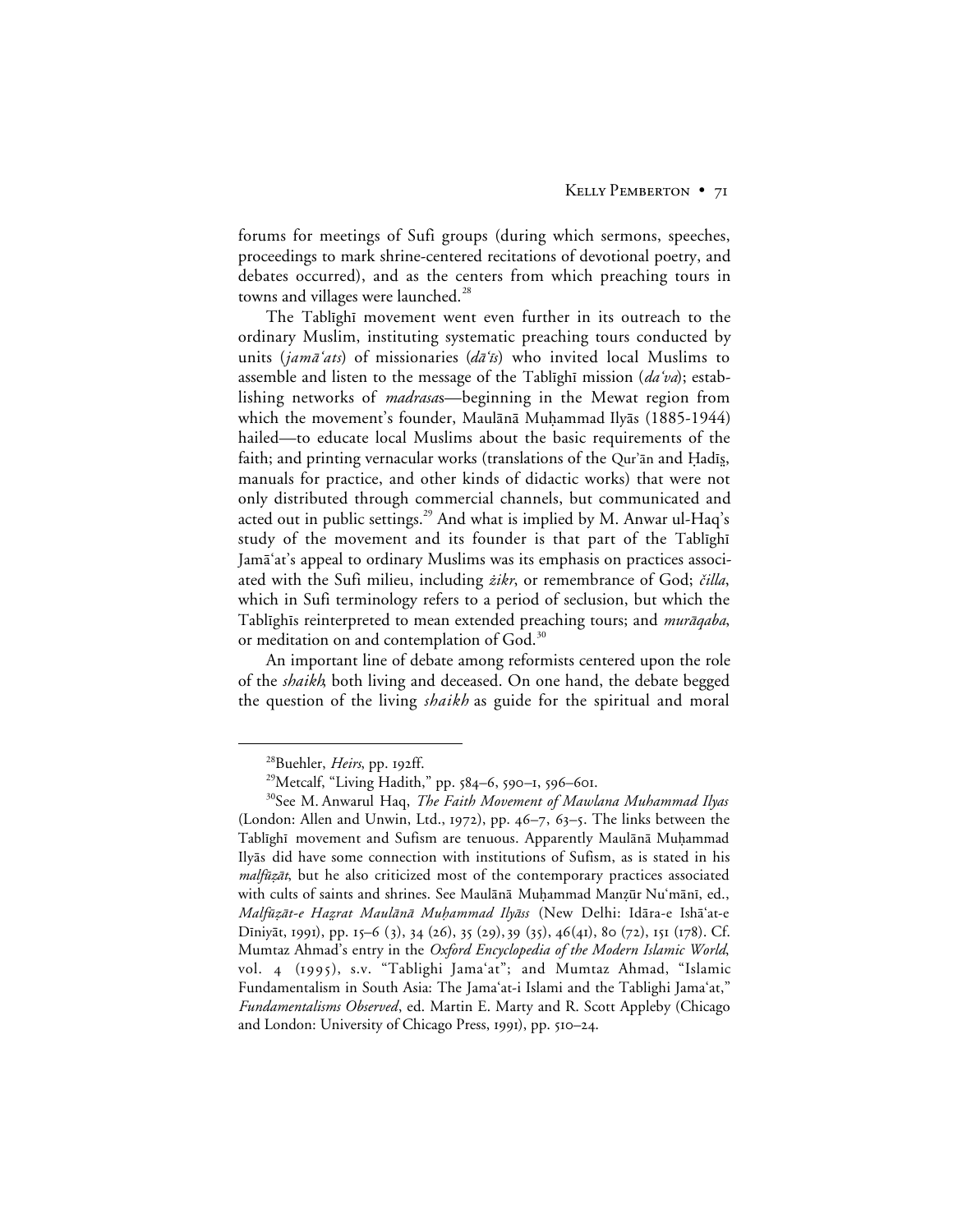development of followers. On the other hand—and here is where discord most keenly manifested itself—the role of the *shaikh* as intercessor and mediator between the divine and human realms was called into question by some, while others sought to defend such a role. Nevertheless, supporters of the mediatory, intercessory role of the *shaikh* came to modify that role in light of the contemporary current of *Shari'a*-centeredness, which in the realm of the living master-disciple relationship translated into an intensified focus on the Prophet as link between the *shaikh* and his followers. It is possible to outline two general approaches to the subject. One, the role of the *shaikh* could be reconfigured in such a way that the primary emphasis lay in his articulation, demonstration, and reinforcement of *Shari'a* law. Thus, the Deobandis and Tablighis sought to undercut the intercessory role of the Sufi *shaikh* by making access to fundamental texts, teachings, and tenets of Islam available to all, and simultaneously encouraging the idea that on the basis of such knowledge each individual must develop the ability to make informed decisions about what constituted "correct" and "incorrect" matters of faith, rather than relying solely upon the dictates of spiritual guides. Neither of these movements envisioned the total elimination of the role of the *shaikh*, but each sought a modification of that role. On the whole, the Deobandi and the Tablighi movements endeavored to recast the role of the *shaikh* as an exemplar of the faith insofar as he was intellectually astute in his grasp of the fundamental sources of Islamic tradition. The Deobandis, in particular, actively sought to co-opt the figure of the *shaikh* as mediator between *din* and *duny* $\bar{a}$ , the religion of Islam and the world in which the ordinary Muslim lived. As mediator, the primary role of the *shaikh* was not executor or facilitator of public ritual but rather, paradigm of a Shari'a-focused faith and reinforcer of its moral and ethical obligations. Maulānā Thānavī, in particular, envisioned discipleship as an important vehicle for the correction of one's religion. As his *Bihishtī Zēvar* advises,

If you intend to become a disciple, you should look for certain qualities in a master. Do not become a disciple of anyone who lacks them. First, the master should know the points of religion and be acquainted with the *shari'at*. Second, his beliefs should in no way oppose the *shari'at* but should be those you have studied in the first book of the *Bihishti Zewar*. He should follow the legal points and methods of amendment of the heart that you have already studied. Third, he should not practice *pirimuridi* for a living. Fourth, the prospective *pir* should himself be the disciple of someone who is regarded as venerable by good people. Fifth,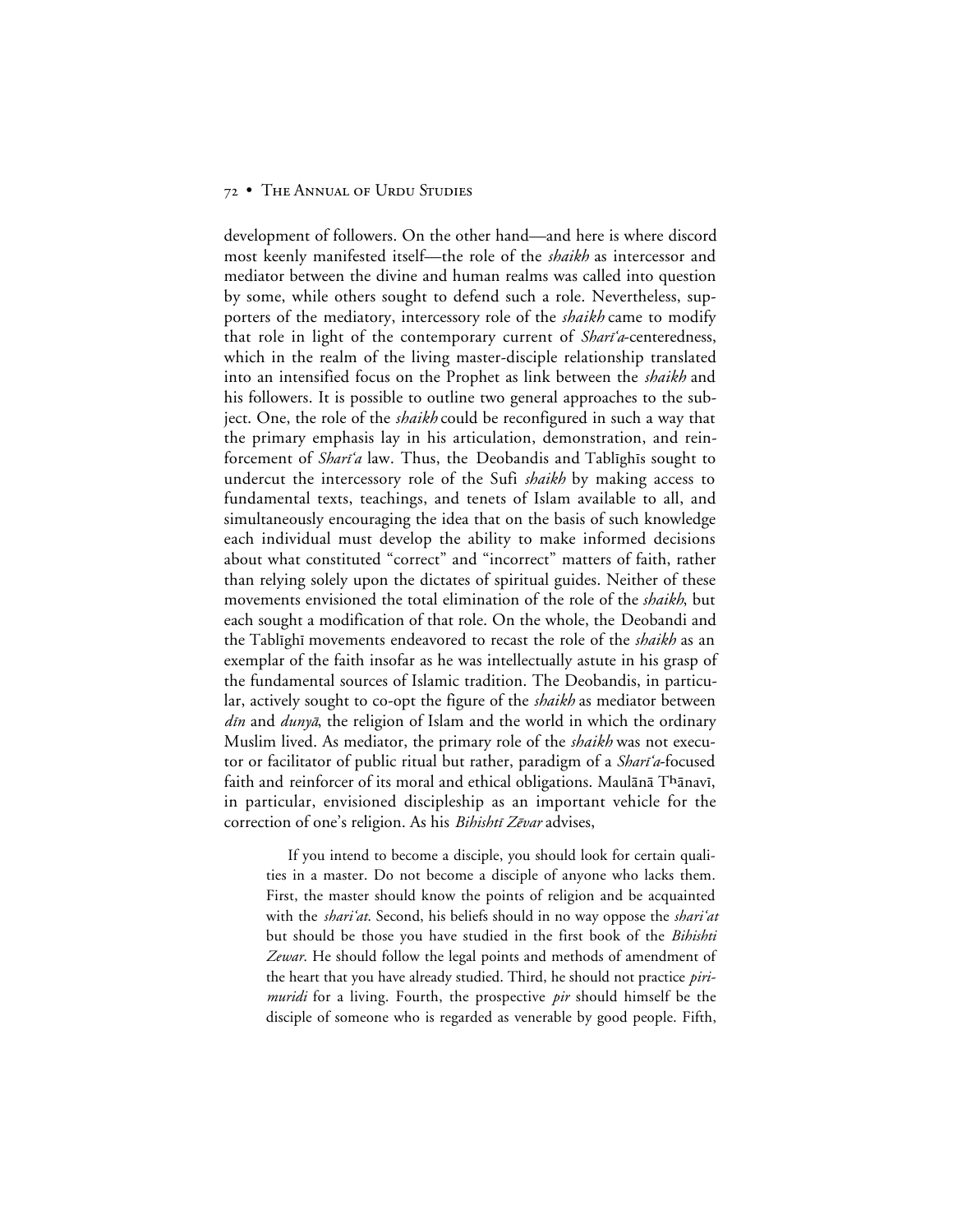good people should regard him as good, too. Sixth, his teaching should cause love and enthusiasm for the religion to grow.<sup>31</sup>

Two, some groups combined the idea of the *shaikh* as exemplar of "correct" Islam with rural, shrine-centered beliefs and practices, emphasizing the mediational, intercessory aspects of his role over the directing aspects.<sup>32</sup> This was particularly true for the Ahl-e Sunnat and the Čishtī order as well as many of the other Sufi *tariqas*. One major aspect of the reformist Cishti platform—which according to David Gilmartin found its clearest expression in the eighteenth- and nineteenth-century rural Panjab, was the trinity of *piri-muridi*, shrine, and 'urs, all concepts infused with a deep concern for the propagation of the fundamental obligations of Islam.<sup>33</sup> And as Arthur Buehler has shown, many of the Naqshbandī *shaikhs* promoted allegiance to the living *shaikh* as a duty incumbent upon every Muslim. Revivalist Naqshbandīs used Islamic terminology to link three aspects of *piri-muridi* to Islamic *Shari'a*: the cultivation of inner knowledge, the search for the way to God, and *bai'at*, or the oath of allegiance taken by a disciple to a *shaikh*, which was touted by late nineteenth-century Naqshbandī *shaikhs* as a model of the relationship between the Prophet and the Companions. Moreover, the mediatory aspect of *piri*muridi advocated by *shaikhs* of the Naqshbandi order positioned the *shaikh* as a link not merely between the divine and human realms, but more specifically, between the believer and the Prophet Muhammad, the latter positioned as the major link to God. $34$  Indeed, the symbol of the Prophet Muḥammad became a prominent part of the reformulation of the *shaikh*'s role for those who were amenable to the intercessory aspects of Sufi belief and practice. For instance, Ahmad Rizā Khān upheld the validity of the idea of the Prophet as intercessor and sought to promote those customs that elevated the status of the Prophet as such, and of the Sufis as his representatives and, in particular, the *shaikh* as a focus for devotion to him. Ahmad Rizā Khān's prophetology emphasized the idea of the light of Muḥammad (nūr-e Muḥammad), a sort of primordial force, all-knowing, all-seeing, and ever-present, incarnated in the flesh to bring salvation to

 <sup>31</sup>Barbara Metcalf, *Perfecting Women: Maulana Ashraf 'Ali Thanawi's* Bihishti Zewar (Berkeley and Los Angeles: University of California Press, 1990), p. 200.

 $32I$  use these terms as they appear in Buehler.

<sup>&</sup>lt;sup>33</sup>Gilmartin, p. 59.

<sup>&</sup>lt;sup>34</sup>Buehler, pp. 187, 200.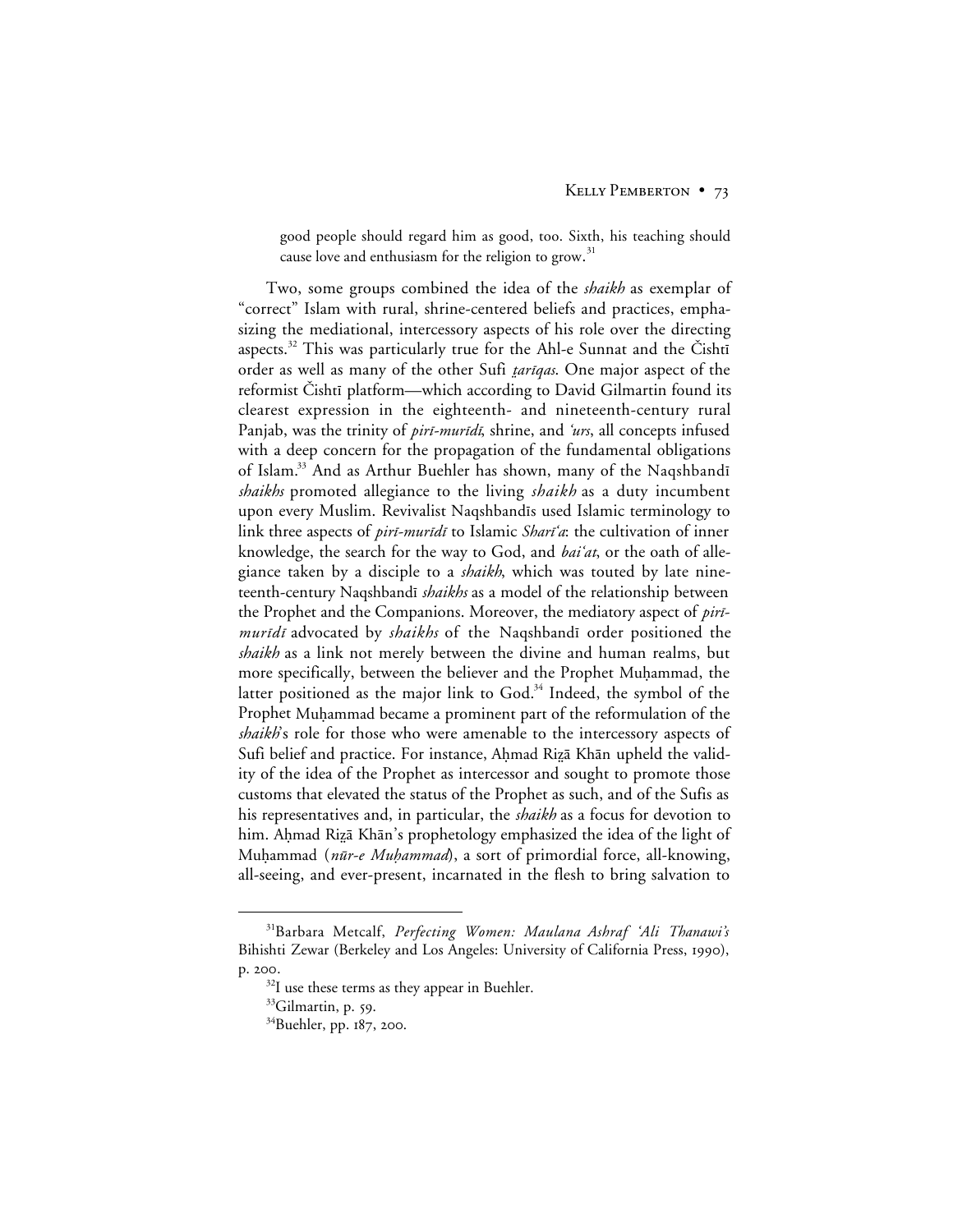believers. On the basis of this prophetology, weak Hadis and local customs could be legitimized if they elevated the stature or honor of the Prophet. Much of the Ahl-e Sunnat's opposition to the Deobandis and other reformist groups focused on the fact that they did not accord this kind of recognition to Muhammad. Key to the self-image of the movement was the veneration of the Prophet and its accompanying rituals, such as the celebration of his birthday (milādu 'n-nabī), and the composition of poems of praise (*na't*) to him. Ahmad Rizā Khān's insistence upon the importance of the Prophet's example combined with the Ahl-e Sunnat's efforts to link shrine and mosque, Sufism and Shari'a-centered Islam, and in this endeavor the group used rural and urban shrines as platforms for the expression of their ideas, creating networks of shrines and other institutions—rural and urban—that have endured to this day.<sup>35</sup>

Perhaps the most effective—and enduring—medium of communication used by reformists, however, was the printed word. Nevertheless, in the nineteenth- and twentieth-century reformist milieu, print served cross-purposes. Printed texts may have enabled a large number of Muslims to become acquainted with the fundamentals of the faith, and in so doing, may be at least partly credited with fostering a sense among Muslims of belonging to the larger community of Islam within and outside of the Subcontinent. However, such an awakening of the spirit of Islam has not obviated some of the more contested arenas of belief and practice. And while print enabled groups to connect over distances of time and space, it also contributed to the discord among various organizations and groups competing for audiences.

Printing ultimately undermined the sources of Islamic personal authority<sup>36</sup>—the person to person transference of knowledge—but it also

<sup>&</sup>lt;sup>35</sup>*Ibid.*, pp. 176-9. For a recent treatment of the two major leaders of the movement, Ahmad Rizā Khān and his son, and the changes in the movement that have occurred between their tenures of leadership, see Usha Sanyal, "Generational Styles in the Leadership of the Ahl-e Sunnat Movement in North India during the Twentieth Century," *Modern Asian Studies* 32.3 (1998), pp. 635–56.

<sup>&</sup>lt;sup>36</sup>Annemarie Schimmel implies as much in her work on the Naqshbandī mystic Khvāja Mīr Dard. See her Pain and Grace, A Study of Two Mystical Writers *of Eighteenth Century Muslim India* (Leiden: E.J Brill, 1976), p. 73. This point of view is also shared by Francis Robinson and Arthur Buehler, among others. Although Robinson points out that many of the didactic texts were intended to be read with the help of scholars, and that print enabled the ulema to extend their influence in public affairs, he ultimately concludes that such texts contrib-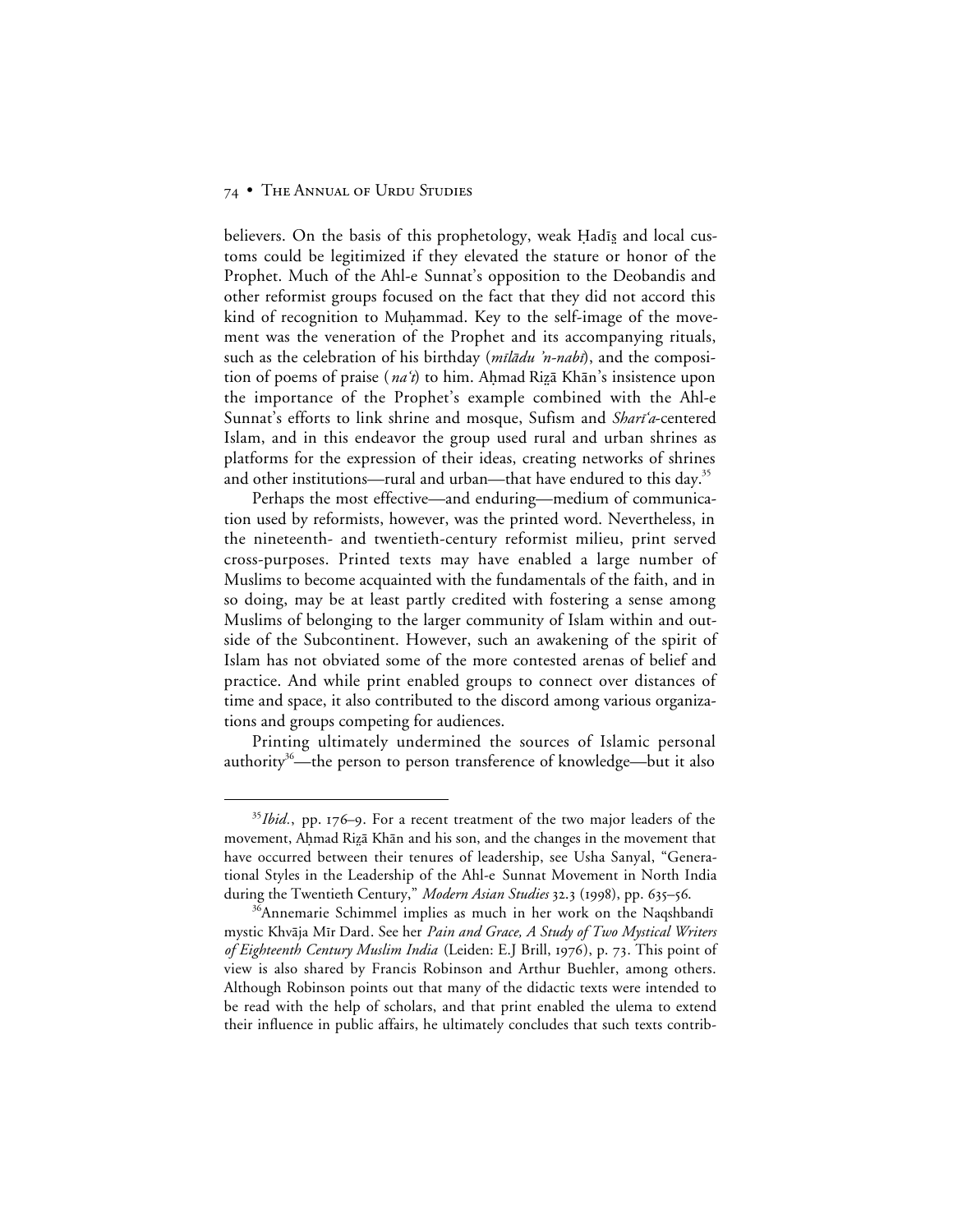provided scope for new voices of authority to emerge, exercised by those who, it can be argued, might otherwise have found their voices stifled or silenced by their relative inaccessibility to the sources of power. In the Sufi milieu, the authority of the *shaikh* or *'alim* may have declined, in the sense that texts could provide ready-made answers to questions about the faith, and could encourage readers to rely on their own powers of discrimination, or alternatively, on the authority provided by group transmission (and discussion) of the information therein. Indeed, many of the didactic texts available in shrines today (those written both pre- and post-Partition) are intended for both solitary and group recitation, and the texts make these intentions explicit. At the same time, the proliferation of printed materials with contrasting and often conflicting articulations of Islamic identity could provide any individual with access to formerly privileged information, and thus, with the opportunity to claim the authority of interpreting knowledge about the faith.<sup>37</sup> While the cheaply printed books, pamphlets, newspapers, and tracts made widely available in the late nineteenth and early twentieth centuries were used to further the interests and goals of particular reform-minded groups, today shrines and the functionaries attached to or associated with them distribute many works using the cheap print media with a much wider variety of subject matter, agendas, and approaches to the question of what is permissible, or forbidden, in Islam. To illustrate these points about the effects and counter-effects of print I turn to a cross-section of texts available in shrine markets today, all published within the last twenty-five years, and all of which have stirred considerable controversy within the Sufi orders, not to mention the reformist organizations which sought to do away with some of the more contested practices in the shrine milieu.

## **Demotic Literature in the Shrine Setting Today**

Several of the *pirs* and servants (khudd $\bar{a}$ m) of the shrines in Ajmer and Bihar I spoke with insisted that most of the texts sold in shrine bazaars are marketed to those who seek to establish themselves as  $\tilde{p}$  independently

 $\overline{a}$ 

uted to the decline in influence of scholars of the Law. See Francis Robinson, "Technology and Religious Change: Islam and the Impact of Print," *Modern Asian Studies* 27.1 (1993), pp. 239, 242, 244.

<sup>&</sup>lt;sup>37</sup>Robinson, "Technology," p. 245. Cf. Hermansen, "Contemplating," p. 322.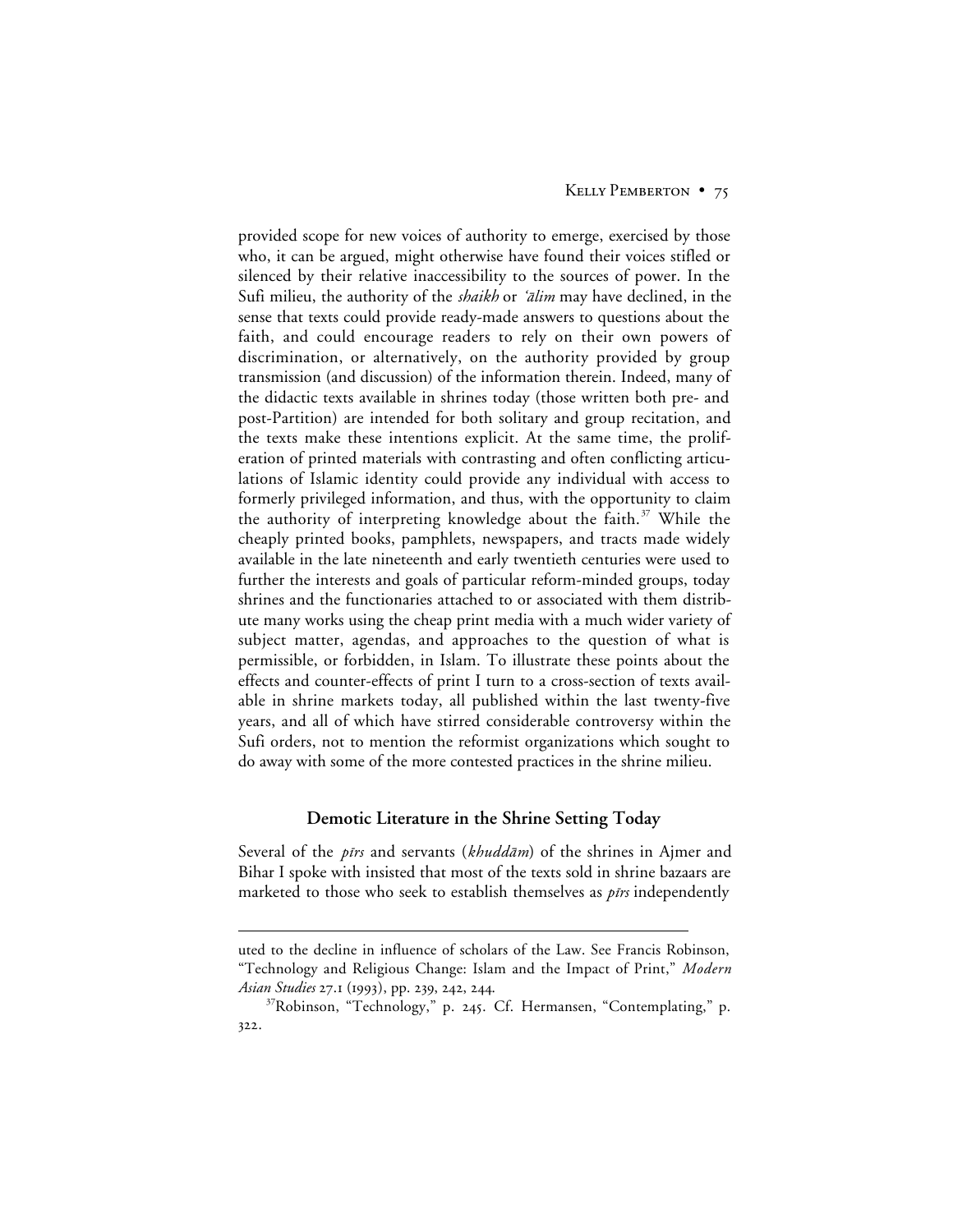of a "*khānqāh* tradition," a phrase used by several people I spoke with that connotes a Sufi lineage. My conversations with these Sufis of the Cishti, Naqshbandī, and Firdausī orders pivoted upon the subject of women as de facto *pirs*, a very controversial but growing circumstance in the world of shrines. Access to texts that explain how to make amulets (ta'viz, falita) and to effect cures using, among other things, Qur'ānic verses and the names of God, has provided some individuals, women and men alike, with the tools to set up their own healing practices, particularly in the small, "auxiliary" shrines (*hujra-gāhs, čilla-gāhs*) affiliated with larger, public burial shrines  $(dargāhs).^{38}$  They are able to do so without the express permission (*ijāza*) of a Sufi *shaikh* or *pīr*, and it is this lack of authority for the practices of "self-styled" pirs that has incurred the censure of Sufis of the established orders.

Many demotic texts impart the type of knowledge that tends to be transmitted orally among members of the orders. For example, the collections of na't and *hamd* poetry; stories of the saints of Islam; and prayer manuals outlining, among other things, the proper performance of the fātiha prayer are written in a simple, conversational Hindi or Urdu prose style, rather than the heavily Arabicized and Persianized Urdu that many of the  $pirs$ , shrine functionaries, and their families I interviewed spoke. Moreover, none of the Sufis I interviewed claimed to own any of the texts sold in shrines (except for the *Bihishti Zēvar*). In fact they distinguished between the knowledge they had acquired through the instruction of the *pir* (or in the case of women, through the *pir*, his wife, and the senior women of the  $pi\$ s household), and knowledge gained primarily through reading books, which one Naqshbandī *pīrzāda* in Patna characterized as being written for "people with no knowledge." The dual meanings of this statement should not be overlooked: On the one hand, didactic texts such as the majority of prayer and etiquette manuals I examined are admittedly written for people who are largely unacquainted with the basic ritual, moral, and ethical obligations of Islam. On the other hand, works such as instructional manuals that are concerned with the use of Qur'ānic verses

<sup>&</sup>lt;sup>38</sup>The "auxiliary" shrines to which I refer can be located within a *dargah* complex, and/or outside of it. A  $\ddot{\alpha}$ lla-gah is a shrine where the saint is said to have performed difficult austerities, particularly the forty-day retreat. A *hujra-gāh* is a private prayer chamber. Both types of shrines may contain relics, but in all cases they are considered, by virtue of their close association with a saint, to be imbued with his or her charismatic power (*barakat*).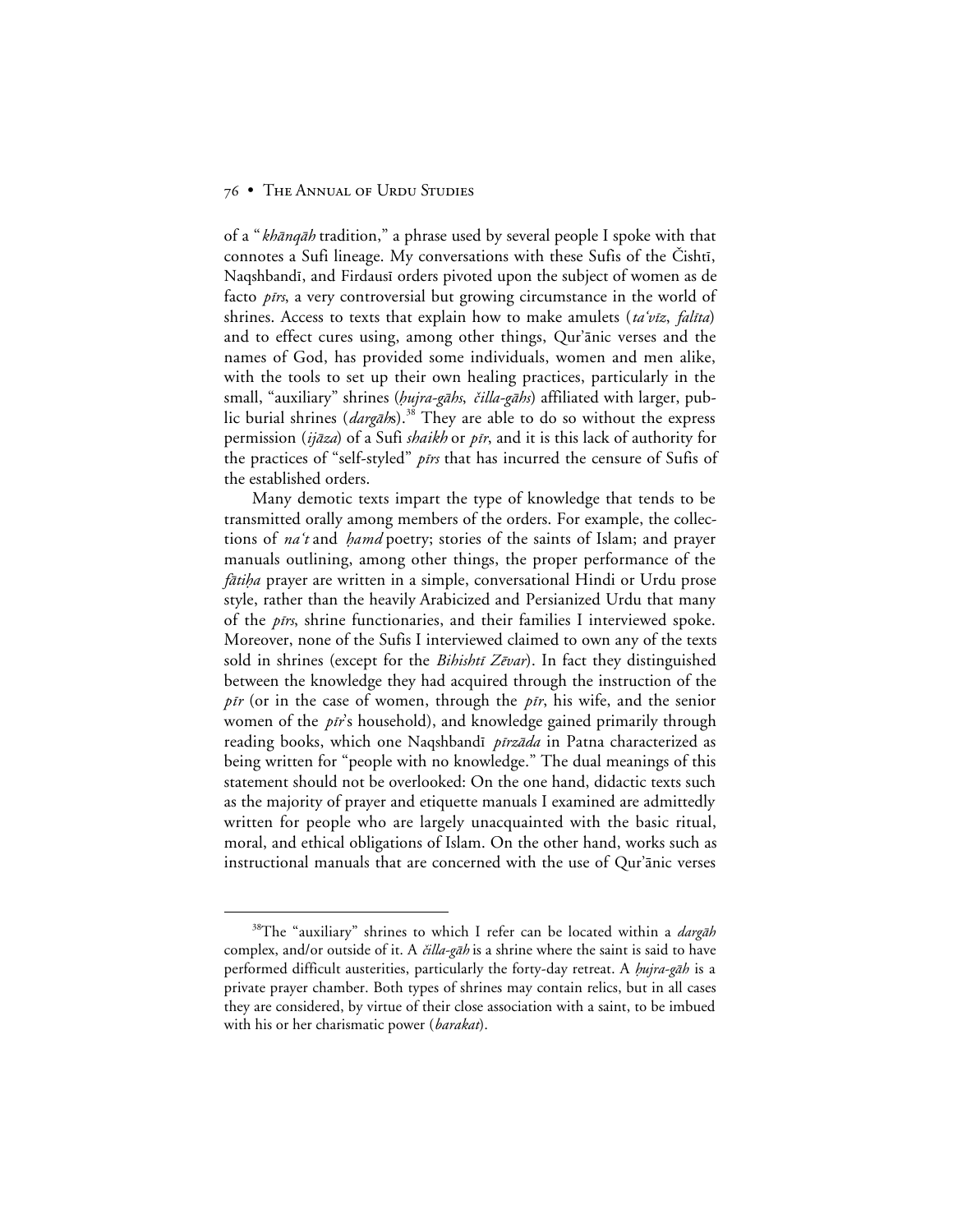or other implements to remedy spiritual and physical ailments, can provide the basic tools of piri-muridi to those who otherwise lack the authority of spiritual prominence or the permission of a personal spiritual preceptor to establish a practice. Not surprisingly, the demotic texts sold at shrine bazaars tend to be viewed with a measure of ambivalence by Sufis of the established orders. While some texts may serve in the cause of acquainting Muslims with the fundamentals of the faith, others have merely fueled sectarian feelings within the Muslim community, while still others have done little more than perpetuate the type of customs against which so many of the reform-minded have rallied.

What can the production of demotic texts and their distribution in Sufi shrine bazaars reveal about the impact of reformist critiques on ritual practice, particularly those practices which focus upon the Prophet Muhammad, upon the *pīr-murīd* relationship, and on Sufi mystics and saints (*buzurg*)? More to the point, if the publication of Indic-language texts by reform-minded Sufis and ulema coincide with ideological and practical shifts towards the pan-Islamic aspects of the faith among Muslims, has this shift also occasioned a movement away from some of the more synthetic, local manifestations of Islamic piety? To answer these questions, I use a classificatory model of conflict, tension, and accommodation. These three positions are measured against ritual practices associated with the cult of Sufi saints and shrines, particularly as the latter reflects local customs, contested practices, and synthetic modes which emphasize the mediational and intercessory aspects of devotion.<sup>39</sup> The implications inherent in the use of such a model deny any kind of inherent homogeneity to the messages promoted (or contested) by the authors of the surveyed texts, and indeed, the categories I have delimited here can be rather fluid. In fact, the demarcations of the conflict-tension-accommodation model are complicated by the fact that all three components

<sup>&</sup>lt;sup>39</sup>This model has been informed by the basic framework for the tajdīd-iṣlāḥ tradition in Islamic history as proposed by John O. Voll, "Renewal and Reform," pp. 32-47, and by the work of Tony Stewart. Stewart juxtaposes older academic models of "conflict" and "syncretism" for articulating the encounter between apposite religious structures with his own models of the search for "equivalence," in which the religious encounter as translation reveals moments of accommodation and appropriation of conceptual structures. See his "Equivalence," esp. pp.  $261-3$ ,  $274-87$ . See also Hermansen, "Contemplating," p. 322, on the "contention" between legal and esoteric elements in Sufi reformist treatises.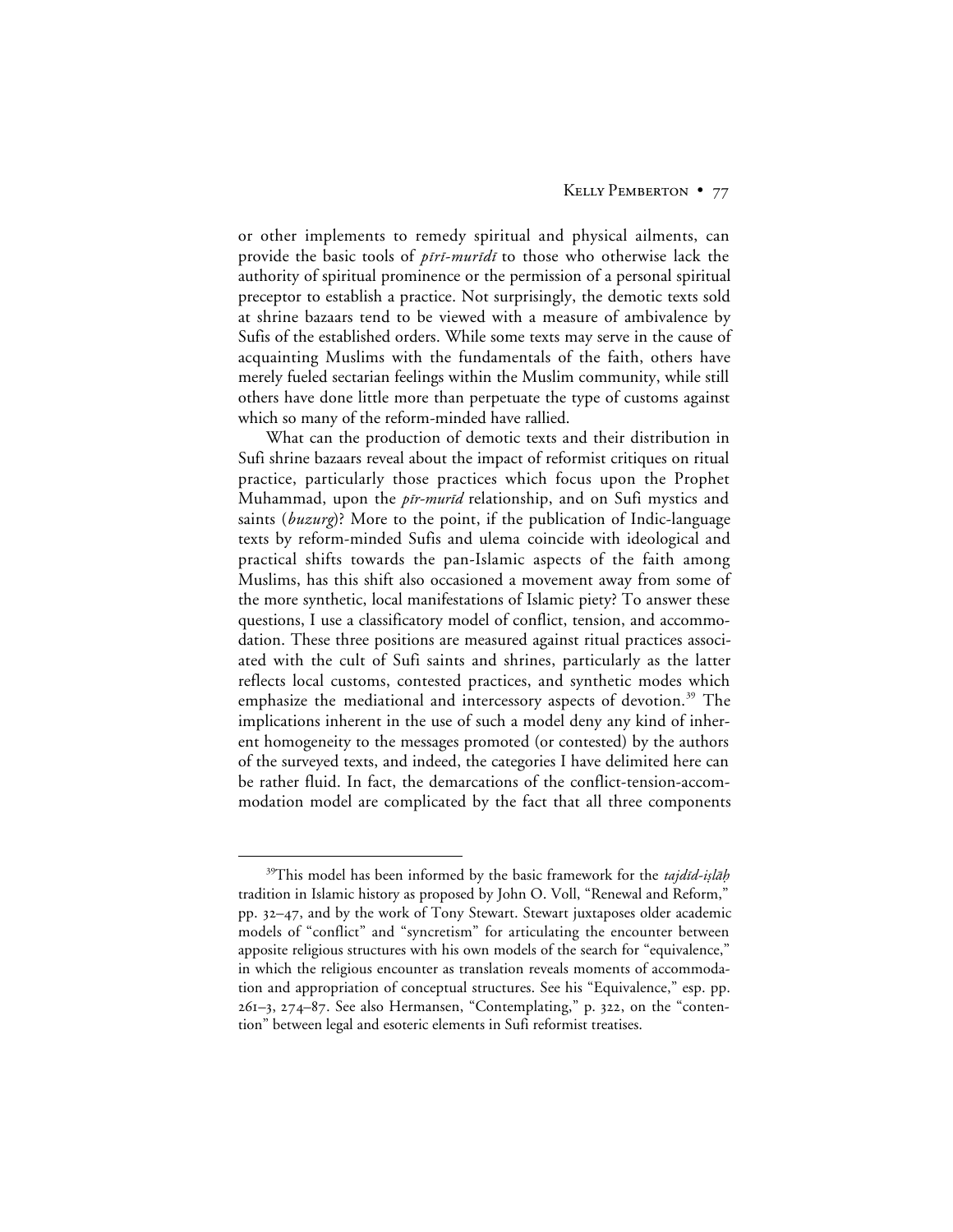may simultaneously exist in a single work. In short, assigning any sort of unequivocal ideological stance to the literature in question is fraught with difficulties. Rather, I consider the discussions of contested practices in light of Islamic *Shari'a* contained in the literature surveyed as shifting modes of expression that are largely dependent upon the contexts in which they manifest themselves.

I apply the term conflict to those texts that self-consciously promote themselves as *Shari'a*-minded over and against the mystical, mediational aspects of shrine-centered belief and practice, particularly those connected with the ideas of saintly intercession and the use of musical performance as a vehicle for mystical experience. (Alternatively, such texts may simply neglect to mention the mediational aspects of belief and practice and deal, instead, with the issue of "customs.") This category of works, including prayer manuals and what I have referred to as "etiquette literature," are concerned primarily with addressing basic issues of the faith, including questions of orthopraxy. In these texts ritual practice is given an "Islamic" reading in a very deliberate manner. Their authors endeavor to forge linkages between the text and the scriptural sources of Islam—primarily the Qur'ān, Hadīs, and works of jurisprudence, and one may assume an authorial position of "the reason for X is because it is enjoined by the Qur'ān, *sunna*, or Ḥadīs." However, the "proofs" provided by these sources tend to be established on the basis of evidence that is generalized and often, only tangentially related to the issue in question. For instance, in a Tablighi text, 'Aurtōn kī Namāz<sup>40</sup> (Women's Prayers), singing and playing music at weddings are characterized as "sinful" and "contrary to the *Shart'at*,"<sup>41</sup> while elaborate wedding ceremonies and the practice of dowry<sup>42</sup> are condemned as "extravagance" and "a great sin." The author enjoins believers

to render powerless these unnecessary and anti-Shari'at deeds by perfecting Muslim men and women. In [this] world nothing except [one's] name

<sup>&</sup>lt;sup>40</sup>There are two texts I have seen with this title, very similar in content, but written by different authors.

 $41$ Quraish and Yaḥyā, p. 41.

 $42$ According to *Shari'a* law, the groom is expected to grant the bride *mahr*, or a portion set aside for her use. It is seen as a financial surety for the wife in the event of divorce. In many instances of local practice, however, the Hindu custom of dowry, in which the bride's family is obliged to provide gifts to the groom, has become the norm.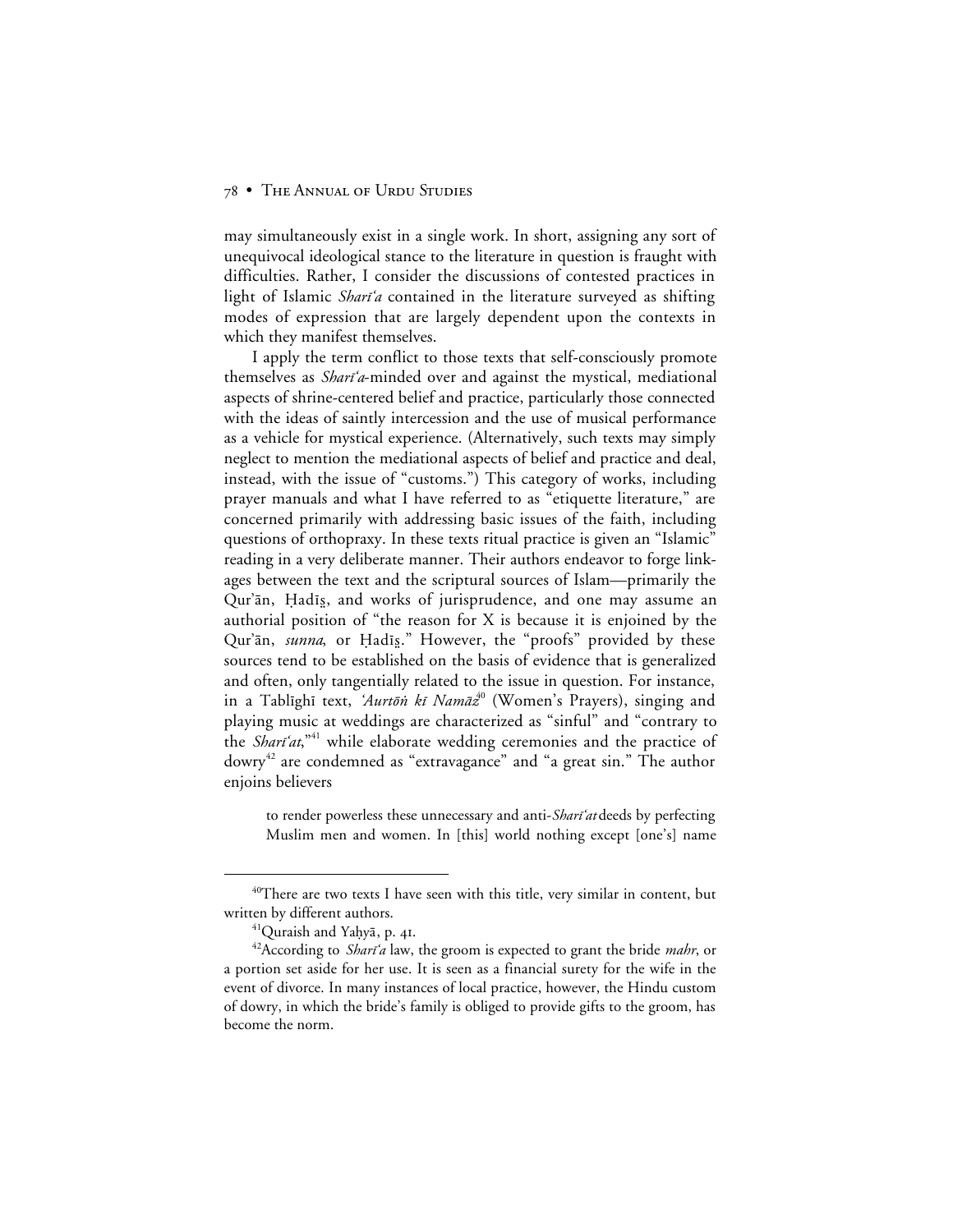and honor are obtained [by perpetuating such practices], and in the afterlife there are [many] reasons for taking [sinners] to Hell. No understanding and believing Muslim should be prepared for this by any means, that only for one's name and honor [should] one be condemned to the pit of Hell. It is especially necessary to preserve women from this; because the creators of [these] rituals and the woman who practices them is [destined for Hell].<sup>43</sup>

"Proof" from the Qur'ān follows this argument. The verse is from the Sūra-e Tahrīm, and reads: "O Believers! Preserve yourself and your families from that fire of Hell whose fuel is people and stones."<sup>44</sup>

No further proof from the Qur'ān, Ḥadīs, or *Sharī'a* is furnished in support of the author's condemnation of these customs, and no acknowledgement is given of the existence of a large body of literature—and a long history of debate—about the propriety or impropriety of music at weddings. This is a common method of such didactic texts—since they are written for people who presumably have little familiarity with the Law, they do not supply elaborate explanations. Rather, the finality of scriptural authority is assumed. Such an approach may be partly explained by the brevity of the text, but more importantly, the assumption that the author's authority (both are scholars of the Law in this instance) and the inclusion of a verse from the Qur'an are enough to drive home the arguments forwarded in the text.

The tension model can be seen in that category of texts which overlay devotional practices with a *Shari'a*-mindedness (to borrow Marshall Hodgson's phrase) that serves to contextualize, rather than eliminate, some of the more contested areas of devotion (e.g., making vows to a holy man or woman). These kinds of texts, written by reformist Sufis and ulema alike, condemn some customs but not others, reflecting some of the more mainstream aspects of Islamic tradition (such as prescribed and supererogatory prayers), but also the continued vitality of popular belief in the intercessory powers of saints in Islam. Such texts often have an apologetic tone, and the evident authorial stance is "the reason that X is permissible under the laws of Islam is because there is a precedent for it in the scripture, or because these ulema or schools of law or Sufi notables have ruled it permissible." They critique contemporary practices in

<sup>&</sup>lt;sup>43</sup>Quraysh and Yahya, p. 42.

<sup>&</sup>lt;sup>44</sup>*Ibid.*, p. 43.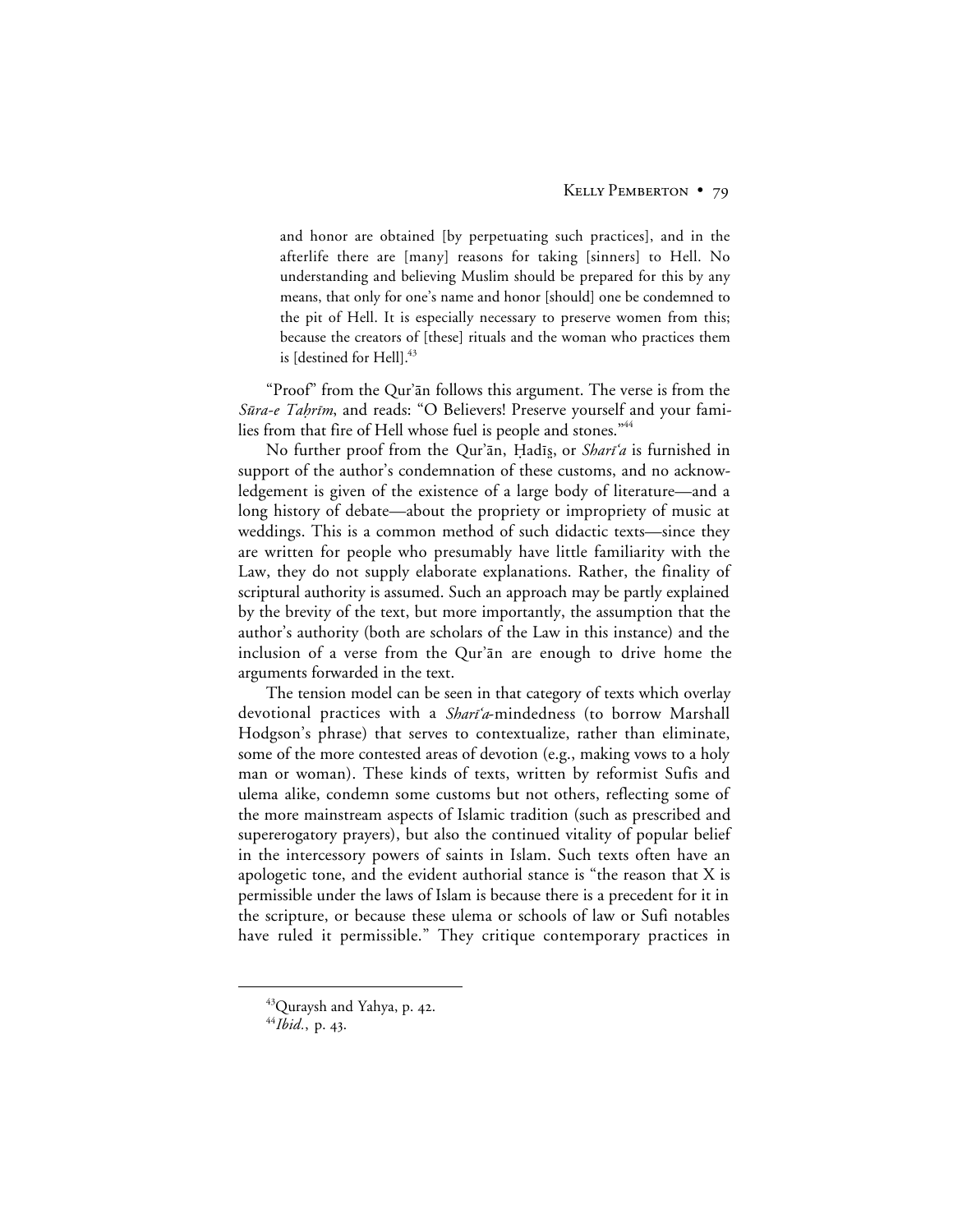Sufism but also accept wholesale the principles and spirit of a Sufism that existed in a time far removed from the present—particularly the period during which Sufi doctrines were being formulated, and the orders coalesced. And despite their critique of contemporary Sufism, these texts take the approach of scholar-Sufis like Shāh Valīu 'l-Lāh towards the question of contemporary practices. In other words, Shar'i and mediational Islam are both defended, the latter given an Islamic reading with "proofs" from the scriptural sources of the faith. It should be noted that such works—and it is into this category that most of the demotic works I surveyed fall—tend to make use of a wider range of source materials as proof, including the *Shar'i* trinity of Qur'ān-(sahīh) hadīs-juristic formulations (predominantly those from the Hanafi school of law), but they also employ arguments from sources of Hadīs which are not considered *sahīh* but are nevertheless widely accepted, such as Dārimī and Baihaqī's collections. Al-Ghazālī's Ihyā' 'Ulūmu 'd-Dīn; al-Marghinānī's Hidāya; collections of fatwas from ulema of the Tariqa-e Muḥammadīya, of Deoband, of the Mālikī school of law (predominant in North Africa), and from the collection compiled under the orders of the Mughal emperor Aurangzeb, the *Fatāvā-e 'Alāmgīrī*, are also commonly used as proofs. It should be noted that most of these sources were required components of the curricula in *madrasa* institutions such as that of the Dāru 'l-'Ulūm in Deoband, and the *madrasas* Mazharu 'l-Islām and Manzaru 'l-Islām in Bareilly.<sup>45</sup>

Scripture and jurisprudential sources thus can function as symbols, or indicators of normative standards, but their interpretation—in light of the teachings and prohibitions advanced by reformists—varies considerably. The same customary practices condemned as unlawful on one side of the debate can be supported as permissible by the other side. This is in part due to minor disagreements among the sources (particularly the Hadis collections and the compendia on Law), and in part because the principles of jurisprudence employed by reformists, such as the use of rulings by more than one of the four Sunni schools of law, or the exercise of legal reasoning (ijtihād) in view of, or independently of, the four Sunni schools of law, can lend themselves to multiple understandings of a single matter.

For example, Maulānā Qādirī Şāḥib's Khātūn-e Jannat, a biography of the Prophet's daughter Fātima, draws on the authority of four of the six collections of *sahīh* Ḥadīs (Bukhārī, Muslim, at-Tirmiżī, and Abū Dā'ūd)

<sup>&</sup>lt;sup>45</sup>Faruqi, pp. 28–9n1, 33–5, and Sanyal, *Devotional Islam*, p. 77.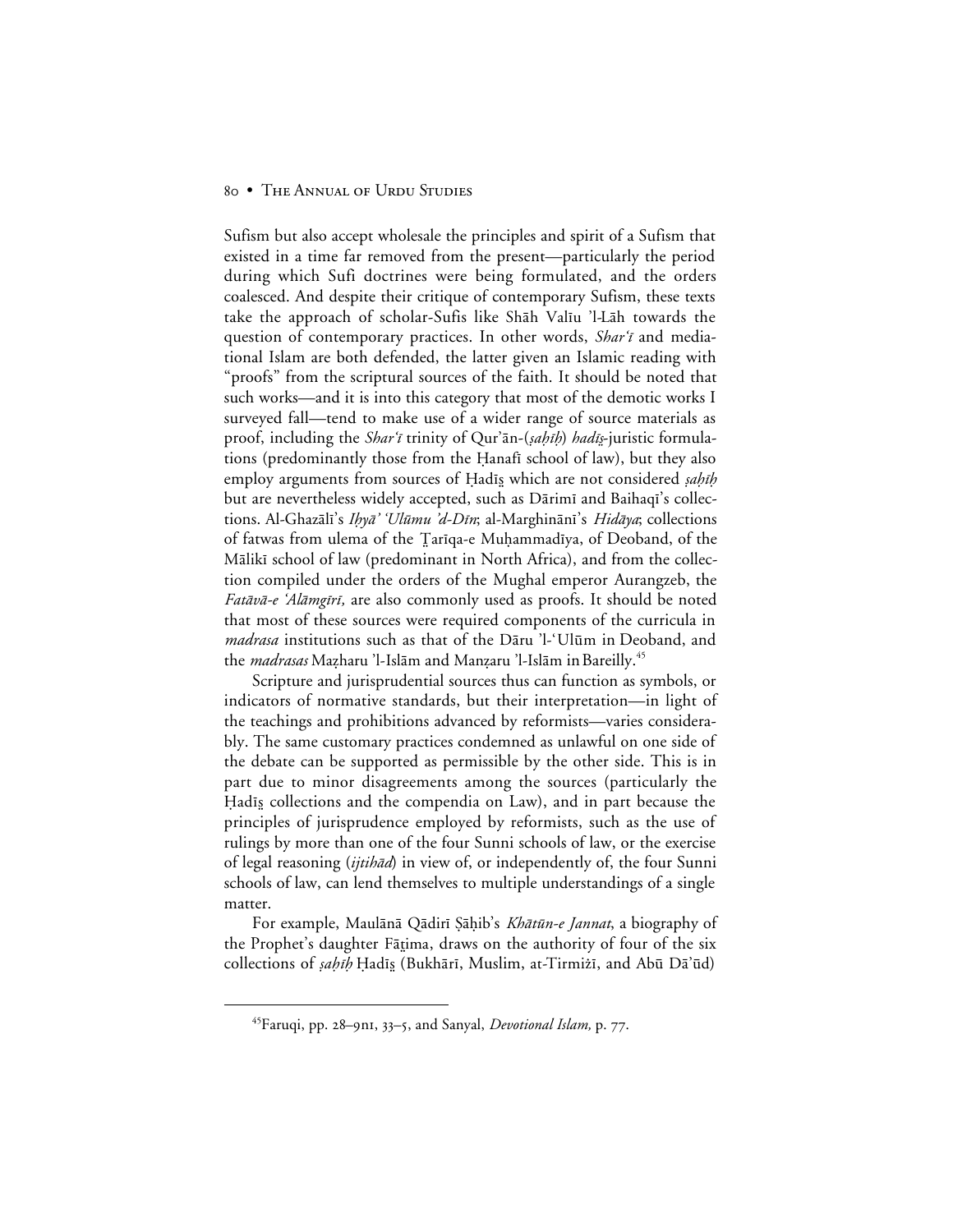to bolster arguments for the greater participation of women in Islamic institutions of learning, using Fātima's example as a model. In this sense, the author's line of argument is in relative conformity with the endeavors of earlier reformists, like Maulānā Thānavī, to address the questions of women's education and edification from a practical (e.g., in light of changing contexts) as well as an ideological point of view. However, the author also draws on these same sources to promote the validity of (and precedent for) Sufi beliefs, such as the importance of miracles in instilling faith in believers, and the permissibility of practices, such as the ritualized repetition of the names of God (*zikr*) and various other devotional exercises which were condemned as harmful and forbidden customs by Maulānā Thānavī. Similarly, the permissibility of women singing and playing instruments during weddings and other commemorative celebrations can be both defended and refuted by drawing on examples from the Qur'ān and *sunna*. While Quraish and Yahya's 'Aurtōn kī Namāz characterizes these acts in unequivocally negative terms, Maulānā Muḥammad Idrīs Anṣārī's Musalmān Khāvind (n.d., but one of the three versions of this text by the same author is dated 1995) paraphrases from the *Şaḥiḥ Bukhārī* to show how the Prophet himself allowed singing and the playing of instruments (the *daff*, or tambourine) during marriage ceremonies. The author uses this example to argue for the permissibility of singing and playing instruments not only during weddings (which would be the exact analogy), but also during ceremonies of circumcision,  $id$ , and informal gatherings of friends.<sup>46</sup> These arguments are further reinforced by the author's use of sources other than the Qur'ān and *sahīh* Hadīs.

Finally, the accommodation model can be applied to texts that focus primarily upon those aspects of practice that deal with the manipulation of "magic" means to achieve desired effects. There seems to be no apologetic tone for such practices in these texts, although some do attempt to place the practices within an Islamic framework. Generally, this is accomplished by punctuating them with Qur'anic references, by providing 'proof" as seen in select Qur'ānic verses, Ḥadīs accounts, the teachings of Sufi *shaikhs*/ulema or the Prophet's *sunna*, or by recommending the recitation of prayers (such as the *durūd*, or blessings upon the Prophet) or Qur'ānic verses before, during, and after execution. For instance, the 1992 work, Amrāz aur Mushkilāt kā Rūḥānī 'Ilāj (Spiritual Cures For [Physical]

<sup>&</sup>lt;sup>46</sup>Maulānā Muḥammad Idrīs Anṣārī, Musalmān Khāvind (Delhi: Idāra-e Ishā'at-e Dīniyāt, n.d.), pp. 22-3.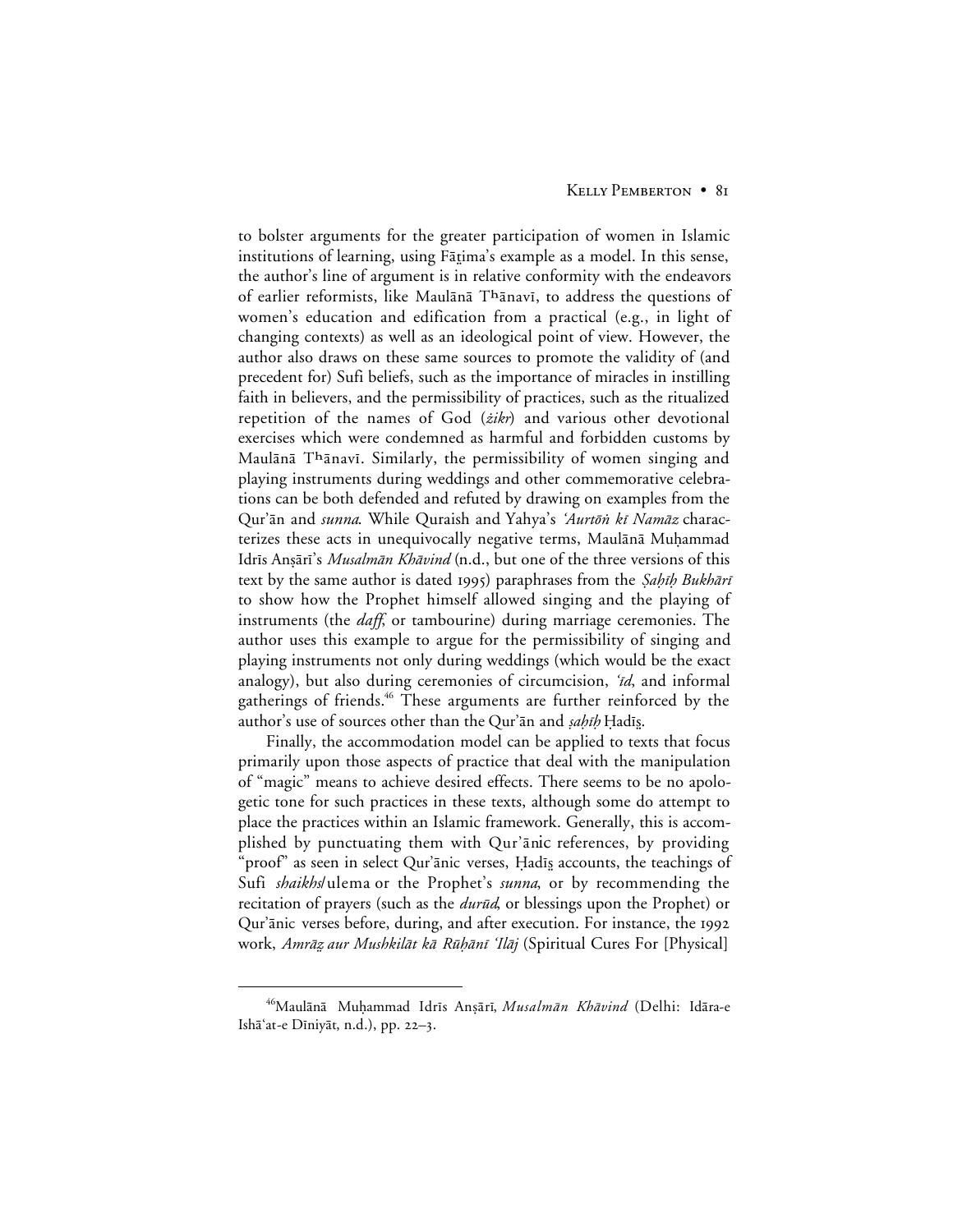Ailments And [Other] Difficulties), which relies considerably on discussions of the subject by Sufis of the Uvaisī, Qalandar, and A'zamī orders (orders which have something of an antinomian reputation in Sufism), considers the use of amulets and prayers in the treatment of illnesses. It also focuses on Islamic prayers (durūd, bismillāh) and the payment of żakāt as important factors in the success of treatment.<sup>47</sup> Another text,  $\check{C}\mathit{in}$ Bangāl kā Jādū, the author of which remains nameless, makes no such concession: the spells described within require no Islamic framework for their execution, with the exception of *naqsh*, or "magic squares," on which part of the first verse of the Qur'an, or the names of the *panj-e pak* (Muhammad, 'Alī, Fātima, Hasan, and Husain) are written on paper which is to be worn as an amulet on the body, or immersed in water to be consumed by the person desiring the effects described in the text. Such works as these are in noticeably short supply in the shrine bazaars I visited.

Although it is difficult to assess the impact of reform movements on devotional practices without the benefit of a systematic study, it is likely that within the milieu of the Sufi shrine, the recasting of the *shaikh*'s role as exemplar of Islam, and the popularity of rituals of devotion to the Prophet, both framed by reference to Shar'i sources of authority, were nurtured from within a reformist rubric. That this is the case is borne out in the use of select Qur'ānic verses as indispensable to correct (sahīh) practice, and in the focus on the examples of the Prophet and the "sober," intellectually astute (rather than the ecstatic) Sufi *shaikhs*. The recognition of the pious models of such figures in the Sufi ritual setting serves as an Islamicizing discourse that reinforces the importance of understanding and upholding the fundamentals of the faith. On the whole, the demotic literature available at Sufi shrine markets may have helped to raise Muslim awareness of the basic "Islamic" or Shari'a-centered aspects of their identity, and, in so doing, have underscored a vision of a somewhat homogenized (or watered-down) vision of Islam, but it has in no way eliminated some of the more controversial practices associated with shrine-centered devotion. However much the recognition of the fundamentals of Islam may serve as a legitimizing factor in devotional practice,

<sup>&</sup>lt;sup>47</sup>Khvāja Shamsu 'd-Dīn Aʻzamī, Amrāz-o-Mushkilāt kā Rūhānī 'Ilāj (Delhi: Sirāj Publications, 1992), pp. 17–8. The author of this work is, like the author of the *Jannatī Zēvar*, a Sufi of the A'zamī order.